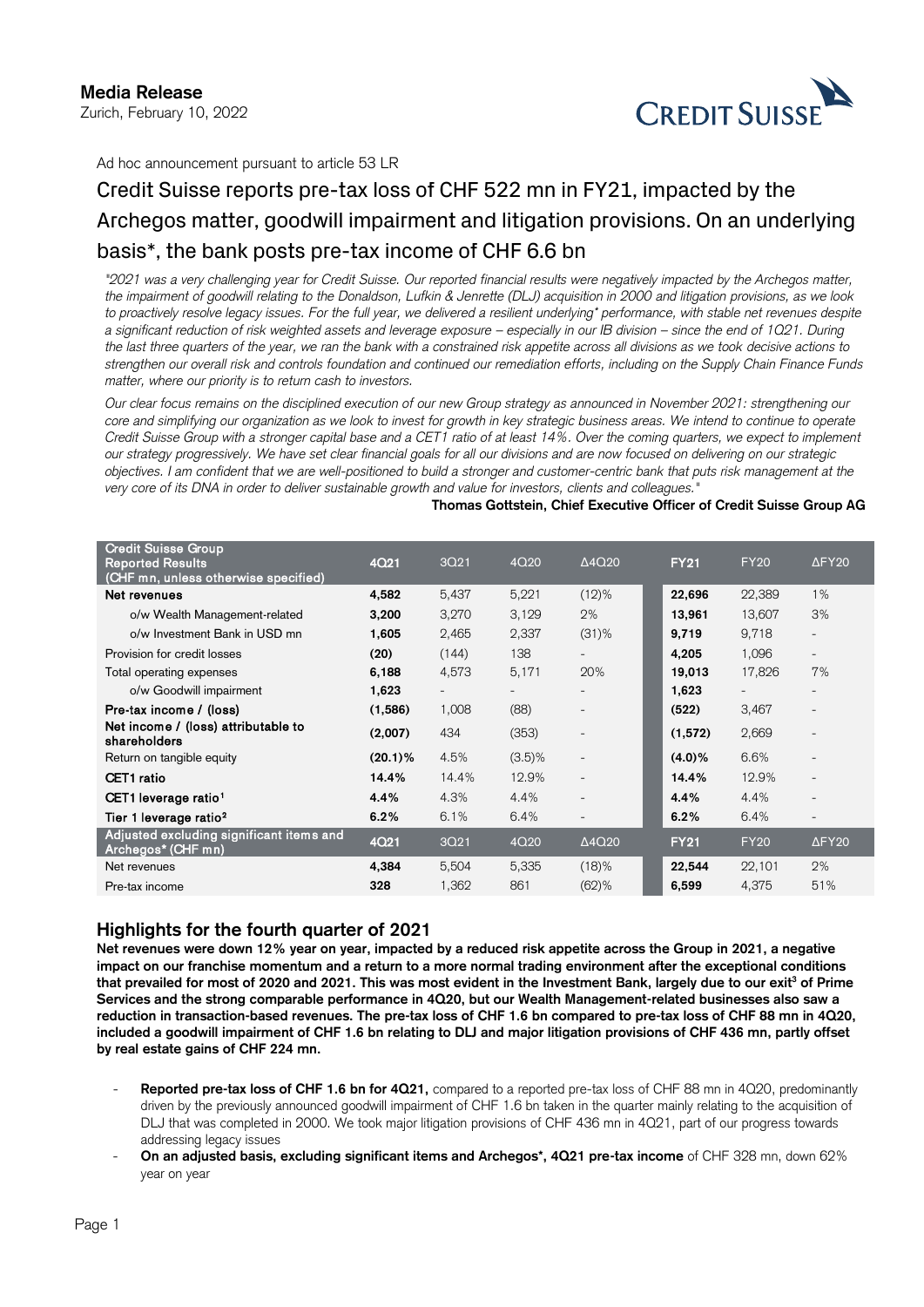

- ebruary 10, 2022<br> **On an adjusted basis, excluding significant items and Archegos\*, net revenues** were down 18% year on year, impacted by the cumulative effect of our reduced risk appetite during the year, more normal trading conditions and client deleveraging
- **NNA of CHF 1.6 bn compared to CHF 8.4 bn in 4Q20** across the Group, driven by NNA in AM of CHF 4.7 bn and in IWM of CHF 2.7 bn partly offset by net asset outflows in APAC of USD 3.2 bn (CHF 2.9 bn), which includes client deleveraging and de-risking measures we have taken, and in SUB of CHF 1.7 bn
- **Strong capital base, with CET1 ratio at 14.4% as of the end of 4Q21**, stable compared to the end of 3Q21 and improved **Tier 1 leverage ratio at 6.2%** as well as **CET1 leverage ratio at 4.4%**; capital and leverage ratios benefitting from reductions of RWA and leverage exposure
- **Continued progress on remediation work on the Supply Chain Finance Funds (SCFF) matter.** Returning cash to investors remains a priority; total cash paid out and current cash and cash equivalents of approximately USD 7.2 bn as of December 31, 2021

# **Highlights for the full year 2021**

**Stable net revenues with increased net revenues in the Wealth Management-related businesses, partially offset by a net revenue decrease in the Investment Bank, due to the loss related to Archegos and the cumulative impact of our reduced**  risk appetite in 2021 as well as our exit<sup>4</sup> of Prime Services. We had a pre-tax loss of CHF 522 mn compared to pre-tax **income of CHF 3.5 bn in FY20 due to the impact of the Archegos matter, the cumulative impact of our more conservative risk approach in 2021 and a goodwill impairment of CHF 1.6 bn, taken in 4Q21; additionally, the bank took major litigation provisions of CHF 1.1 bn in FY21.** 

- Net loss attributable to shareholders of CHF 1.6 bn, compared to net income attributable to shareholders of CHF 2.7 bn in FY20
- FY21 included gains made on our equity investment in Allfunds Group of CHF 602 mn as well as gains on real estate sales of Reported pre-tax loss of CHF 522 mn, down significantly year on year, compared to pre-tax income of CHF 3.5 bn in FY20; CHF 232 mn. Results in FY21 were affected by the impact of CHF 4.8 bn relating to Archegos, CHF 1.6 bn in the form of a goodwill impairment, CHF 1.1 bn relating to major litigation provisions, a CHF 113 mn impairment related to the valuation of our non-controlling interest in York Capital Management and CHF 103 mn of restructuring costs
- **On an adjusted basis, excluding significant items and Archegos\*, FY21 pre-tax income of CHF 6.6 bn**, up 51% year on year
- On an adjusted basis, excluding significant items and Archegos\*, net revenues of CHF 22.5 bn, up 2% year on year, driven by higher net revenues across AM, IB and SUB, partly offset by lower net revenues in IWM
- **Adjusted operating expenses, excluding significant items and Archegos\*, of CHF 16.1 bn, down 4%, reflecting underlying cost discipline** and resulting from lower variable compensation costs, partially offset by increased professional services fees and investments in strategic initiatives, including hiring of relationship managers in APAC and hiring in risk and controls. **Reported operating expenses of CHF 19.0 bn**, up 7% year on year, mainly driven by the goodwill impairment taken in 4Q21 in IB and APAC, partially offset by decreased compensation and benefits
- **Group AuM** of over CHF 1.6 trn as of December 31, 2021, up approximately 7% year on year; **NNA of CHF 30.9 bn** with NNA in AM, IWM and SUB offsetting net asset outflows in APAC
- - **Wealth Management AuM of CHF 827 bn**, up from CHF 795.3 bn as of December 31, 2020, with NNA of CHF 11.3 bn, supporting recurring commissions and fees' growth of 9% year on year

# **Outlook**

 given the monetary tightening that central banks have initiated. We also expect our Equities revenues to be impacted by the exit from Compared to the exceptional levels of 1Q21, we have seen a reversion to lower, pre-pandemic levels of business activity, particularly Prime Services. However, after a weak start to the year, we are seeing encouraging signs of improving franchise momentum, including positive net new asset inflows year-to-date in our Wealth Management business.

 the share price of our 8.6% holding in Allfunds Group (the value of which has declined by CHF 204 mn so far in 2022 5). During As previously highlighted at our Investor Day on November 4, 2021, the year 2022 will be a transition year for Credit Suisse as the benefits of our strategic capital reallocation towards core businesses and generating structural costs savings to invest for growth should largely materialize from 2023 onwards. In this context, the results for 2022 are expected to be adversely affected by restructuring costs and higher compensation costs compared to last year. Our reported results are expected to also reflect volatility in 2022, we intend to meet our goal of releasing a cumulative USD 3 bn of allocated capital from our Investment Bank for reinvestment into Wealth Management and other core businesses.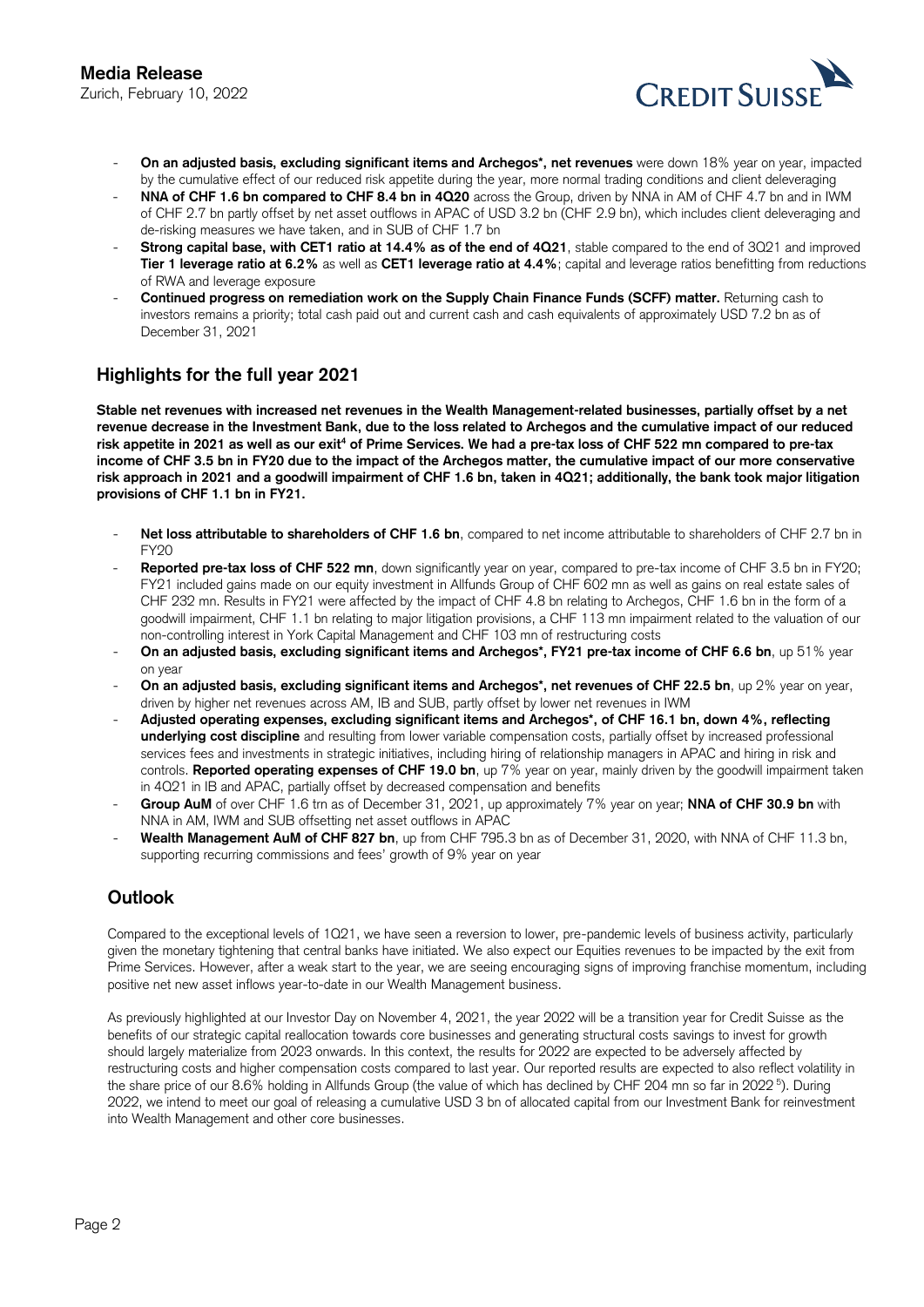

# **Capital returns to shareholders**

The Board of Directors (Board) will propose to the shareholders at the Annual General Meeting on April 29, 2022 a cash distribution of CHF 0.10 per share for the financial year 2021. This is consistent with the reduced dividend paid with respect to the financial year 2020 and reflects a prudent capital distribution approach for a challenging year. 50% of the distribution will be paid out of capital contribution reserves, free of Swiss withholding tax and will not be subject to income tax for Swiss resident individuals holding shares as a private investment, and 50% will be paid out of retained earnings, net of 35% Swiss withholding tax.

# **Supply Chain Finance Funds Matter Update**

 reputational impact of the SCFF matter on Credit Suisse, actions have been taken against a number of individuals where the Board Last year, the Board commissioned Walder Wyss to execute an independent external investigation into the Supply Chain Finance Funds (SCFF). Walder Wyss appointed Deloitte Touche Tohmatsu Limited (Deloitte AG) to assist them in their work. The related report has been completed, the findings have been made available to the Board and the report was shared with FINMA. Given the deemed it was appropriate. In light of the ongoing recovery process and the legal complexities of the matter, there is no intention by the Board to publish the report.

With regard to the funds themselves, we continue to pursue all available avenues for recovery on behalf of our investors. As of December 31, 2021, the focus areas account for approximately USD 2.2 bn of the NAV as of February 25, 2021. Regarding GFG Australia, after the initial payment we received in October 2021, we continued to receive monthly payments in 2021 in line with what GFG Australia agreed for the repayment of the then remaining principal of approximately USD 178 mn, including interest, by mid-20236. Regarding Katerra, we filed two applications for document discovery in the United States for use in planned litigation in the United Kingdom against various entities affiliated with Softbank Group Corp. Finally, with regard to Bluestone Resources and the remainder of GFG, we continue to pursue all available recovery avenues.

Furthermore, we have filed five insurance claims, as of December 31, 2021, through the filing process with Greensill Bank. These five claims have corresponding Credit Suisse Asset Management exposure of approximately USD 1.2 bn.

 payments, investors have received approximately USD 6.7 bn as of December 31, 2021. We continue to make good progress on our Following the sixth cash payment made in mid-December 2021, total cash paid out and current cash and cash equivalents, as of December 31, 2021, were at approximately 72% of the funds' net asset value (NAV) as of February 25, 2021. In terms of cash non-focus areas and have reduced the outstanding exposure of notes by approximately 90% of the February 25, 2021 exposure level. As of December 31, 2021, non-focus areas account for USD 0.4 bn of the NAV as of February 25, 2021.

# **4Q21 Results – Review of Performance**

We posted a **pre-tax loss of CHF 1.6 bn in 4Q21** mainly due to the impact of the goodwill impairment taken in the Investment Bank and APAC, as well as major litigation provisions of CHF 436 mn and the impact of reduced net revenues, due in part to reduced risk appetite across divisions in 2021 and lower client activity. This led to a **net loss attributable to shareholders of CHF 2.0 bn**. We recorded a release of provision for credit losses of CHF 20 mn, which included a release pertaining to an assessment of the future recoverability of receivables related to Archegos of CHF 5 mn as well as a release of CHF 28 mn relating to non-specific provisions for expected credit losses. Our **adjusted net revenues, excluding significant items and Archegos\*, of CHF 4.4 bn**, were down 18% year on year, and our **adjusted pre-tax income, excluding significant items and Archegos\*, of CHF 328 mn**, was down 62%; this was in part due to our recalibrated risk appetite across divisions in 2021 as well as lower client activity.

The lower risk appetite in 2021 led to reductions in our Investment Bank's Risk Weighted Assets (RWA) and Leverage Exposure of CHF 1 bn<sup>7</sup> and CHF 18 bn<sup>8</sup>, respectively, quarter on quarter. Additionally, we achieved a capital<sup>9</sup> reduction in the Investment Bank of USD 2.0 bn in 2021, representing significant progress towards our ambition to release > USD 3 bn of capital by the end of 2022. In terms of our Wealth Management-related businesses, RWA and Leverage exposure decreased by CHF 5 bn<sup>10</sup> and CHF 7 bn<sup>11</sup>, respectively, quarter on quarter; this was mainly as a result of client deleveraging reflecting adverse market conditions, particularly in Asia.

Our capital ratios remain strong with a **CET1 ratio** of 14.4% at the end of 4Q21, stable compared to the end of 3Q21, and a **CET1 leverage ratio** of 4.4%, compared to 4.3% at the end of 3Q21. Our CET1 and leverage ratios benefitted from our lower RWA and leverage exposure.

 excluding significant items\*, net revenues were down 8% due to lower transaction- and performance-based revenues, down 25% year Our **Wealth Management-related businesses** reported net revenues of CHF 3.2 bn, up 2% year on year; on an adjusted basis, on year, impacted by lower revenues from Global Trading Solutions (GTS) and lower client activity, as well as lower net interest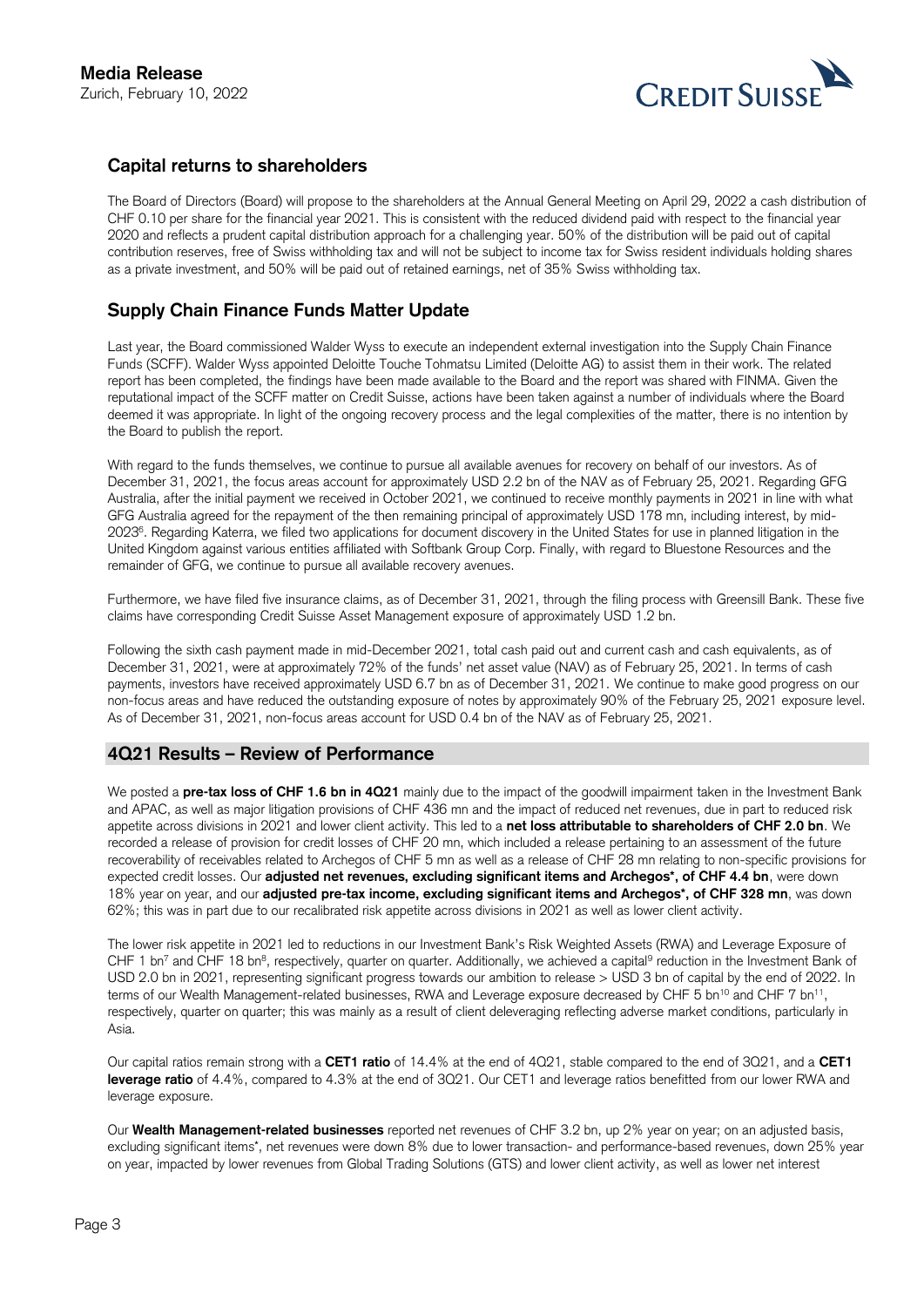

on, February 10, 2022<br>income, down 5%. However we saw strong momentum in recurring commissions and fees, up 6%, in line with the growth in our asset base.

exit<sup>12</sup> of Prime Services. Capital Markets revenues were down 48%, reflecting a slowdown in SPAC activity, compared to a strong Our **Investment Bank's** reported net revenues of USD 1.6 bn were down 31% year on year, reflecting our strategy to reduce capital and risk across our businesses and more normalized trading conditions, particularly in Fixed Income. IB reported results included a charge of USD 1.7 bn relating to a goodwill impairment. Fixed Income Sales & Trading revenues were down 38% year on year, mainly reflecting weaker trading conditions in Credit. Equity Sales & Trading revenues were down 26% due to continued de-risking in and the 4Q20, and lower risk appetite in our Leveraged Finance business. Advisory revenues were up significantly, by 51%, year on year, driven by higher revenues from completed M&A transactions. Revenues in GTS, our collaboration between the IB and our wealth management businesses, declined in part due to our reduced capital usage and more conservative risk appetite in 2021 coupled with lower volumes and volatility compared to an exceptional 4Q20.

 the quarter of CHF 1.6 bn relating to DLJ. We also had litigation provisions of CHF 436 mn in the quarter. Our adjusted operating **Operating expenses** for the Group of CHF 6.2 bn increased by 20% year on year, mainly driven by the goodwill impairment taken in expenses, excluding significant items and Archegos\*, decreased by 6%, illustrating continued cost discipline and driven by lower compensation expenses more than offsetting continued strategic investments across our businesses, including our investments in IT infrastructure, relationship manager hiring in APAC, as well as investments in risk and controls.

The Group reported **AuM** totaling CHF 1.6 trn at the end of 4Q21, up approximately 7% year on year. We saw NNA of CHF 1.6 bn in 4Q21, compared to NNA of CHF 8.4 bn in 4Q20 and NNA of CHF 5.6 bn in 3Q21.

# **FY21 Results – Review of Performance**

2021 has been a year of challenges for Credit Suisse. It was paramount that we reviewed, reflected and comprehended the impact that both the Archegos and SCFF matters had on our bank, our culture, our strategy and the way we work. It is also imperative that we take action and remain focused on offering our clients continued excellent services and innovative solutions. We set a new path for our bank in our new Group strategy and simplified structure, which was effective as of January 1, 2022. What is clear from our FY21 results, is that despite the challenges, our franchise remains resilient.

**On an adjusted basis, excluding significant items and Archegos\***, our net revenues were up 2% year on year, **at CHF 22.5 bn**, driven by revenue growth in AM, IB and SUB partially offset by lower revenues in IWM.

Our **adjusted pre-tax income, excluding significant items and Archegos\*,** increased 51% year on year, **to CHF 6.6 bn**, driven by growth across most divisions, except for IWM where there was a 23% decrease year on year. Provision for credit losses for FY21 were CHF 4.2 bn, of which CHF 4.3 bn was related to Archegos, also included a net release of CHF 235 mn relating to non-specific provisions for expected credit losses.

Our **Wealth Management-related businesses** reported net revenues of CHF 14.0 bn, up 3% year on year. On an adjusted basis, excluding significant items<sup>\*</sup>, net revenues were flat, driven by higher recurring commissions and fees, up 9% year on year, in line with growth in our asset base, partly offset by lower net interest income, down 6% year on year, as well as lower transaction- and performance-based revenues, down 4%.

were up 5%. This was despite our disciplined approach to risk during the year and a strong FY20; revenues were driven by record<sup>13</sup> and Advisory revenues were up 50% due to a significant increase in M&A activity. Our **Investment Bank** reported net revenues of USD 9.7 bn, stable year on year. Our adjusted net revenues, excluding Archegos\*, performances across Capital Markets, M&A, Equity Derivatives and Securitized Products. Fixed Income Sales & Trading revenues were down 12% year on year, compared to a strong prior year, which benefited from more favorable market conditions across macro, global credit products and emerging markets, partially offset by significantly higher securitized products revenues. Equity Sales & Trading revenues were down 25% year on year, mainly reflecting the loss related to Archegos in Prime Services as well as the exit of Prime Services<sup>14</sup>, however, excluding Archegos\*, they were down 5%<sup>15</sup>, in light of our strategy to resize the Prime Services franchise, partially offset by significantly higher equity derivatives revenues. Capital Markets revenues were up 30%, driven by robust markets,

 4Q21 and higher litigation provisions, partially offset by decreased compensation and benefits. This masked our underlying cost **Operating expenses** for the Group of CHF 19.0 bn increased by 7% year on year, mainly driven by the goodwill impairment taken in discipline, as adjusted operating expenses, excluding significant items and Archegos\*, decreased by 4% in part due to lower variable compensation costs, partially offset by increased professional services fees and investments in strategic initiatives, including hiring of relationship managers in APAC, investments in IT infrastructure and in risk and controls.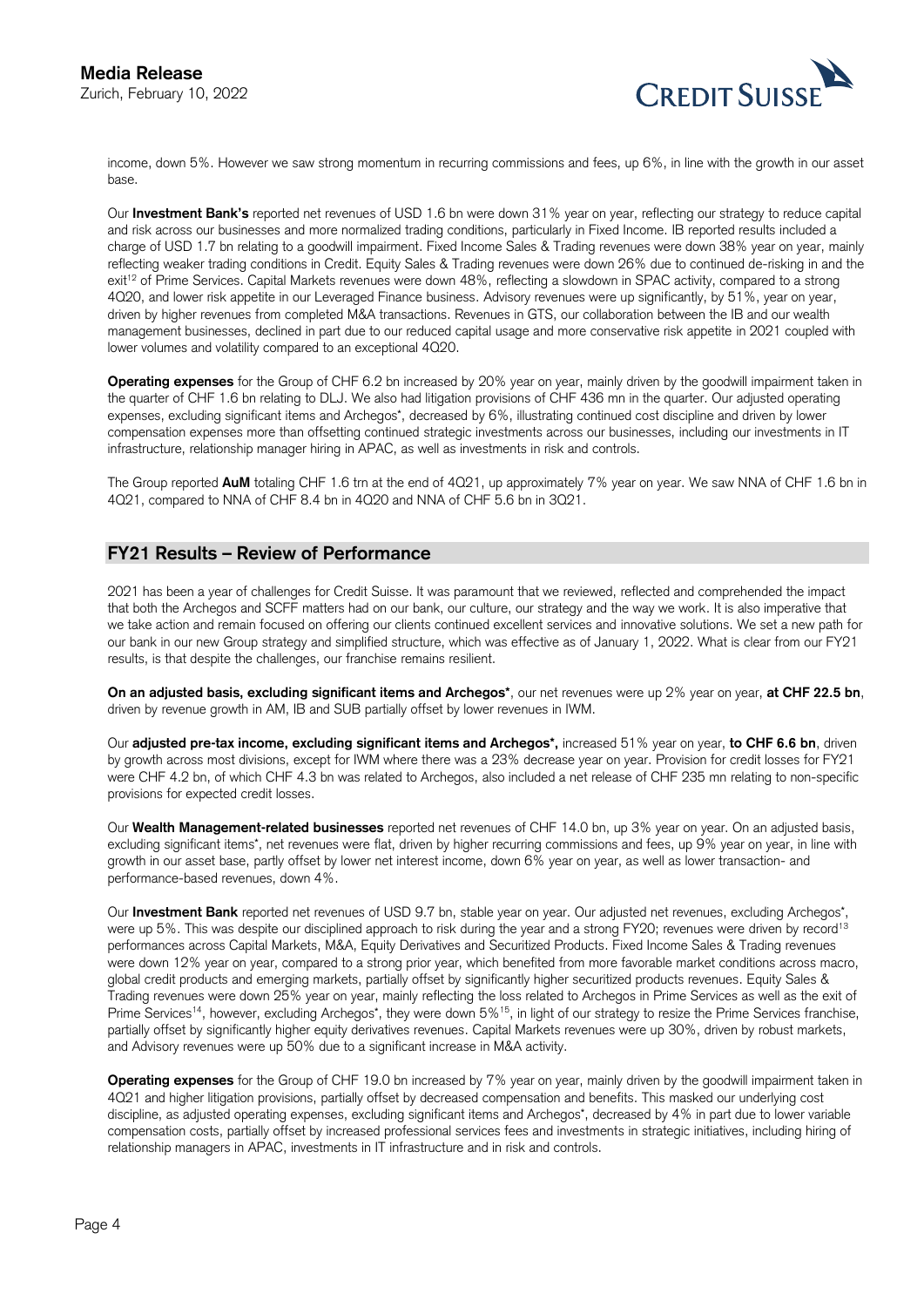

CREDIT SUISSE<br>In setting compensation awards recently communicated to employees, the Executive Board and Board have sought to balance three competing priorities. First, to recognize the impact of significant matters in 2021 on our financial performance, most notably the Archegos matter, but also the reputational damage from the SCFF matter, as well as the goodwill impairment relating to the DLJ acquisition and the high level of legal provisions against a number of significant litigation issues. Second, to reflect the strength of the underlying\* performance during 2021 of many of our businesses, notwithstanding our significant reduction in risk appetite during the year. Third, to ensure, going forward, that we are able to align the incentives for our employees to the delivery on the strategic plan that we announced on November 4, 2021, and that we remain competitive.

 firm during the three-year period ending in February 2025, together with a regular deferred share-based award that generally vests Our variable compensation awards are aligned to these goals. With regard to awards that relate to our 2021 performance, the Group variable compensation pool is 32% lower than in 2020 to reflect the aforementioned issues. The overall structure of these variable compensation awards is consistent with prior years for the majority of employees. However, most employees at a more senior level (Managing Directors and Directors), who have taken a higher proportionate share of the reduction in the variable compensation pool, have received a cash award with a pro-rata repayment (clawback) provision<sup>16</sup> that applies in the event that they voluntarily leave the linearly over the next three years.

 course of 2022-2024. We will provide further details on these compensation awards in our Annual Report which will be published on To increase the alignment of executive compensation with shareholder interests, and recognizing the role of senior management in the implementation of our strategic plan, most Managing Directors and Directors have received a separate one-time share-based award (Strategic Delivery Plan or SDP), which will vest in its entirety in three years' time if certain financial metrics are achieved over the March 10, 2022.

Our goal is to remain a competitive employer in what is a highly competitive compensation environment. We believe that with the above compensation outcome, Credit Suisse has found the right balance for all stakeholders in what was a very challenging year for the firm.

**NNA** for FY21 were CHF 30.9 bn compared to CHF 42.0 bn in FY20, with contributions from AM of CHF 14.6 bn, IWM of CHF 11.0 bn, SUB of CHF 6.5 bn, partly offset by net asset outflows in APAC of CHF 1.1 bn (USD 1.3 bn).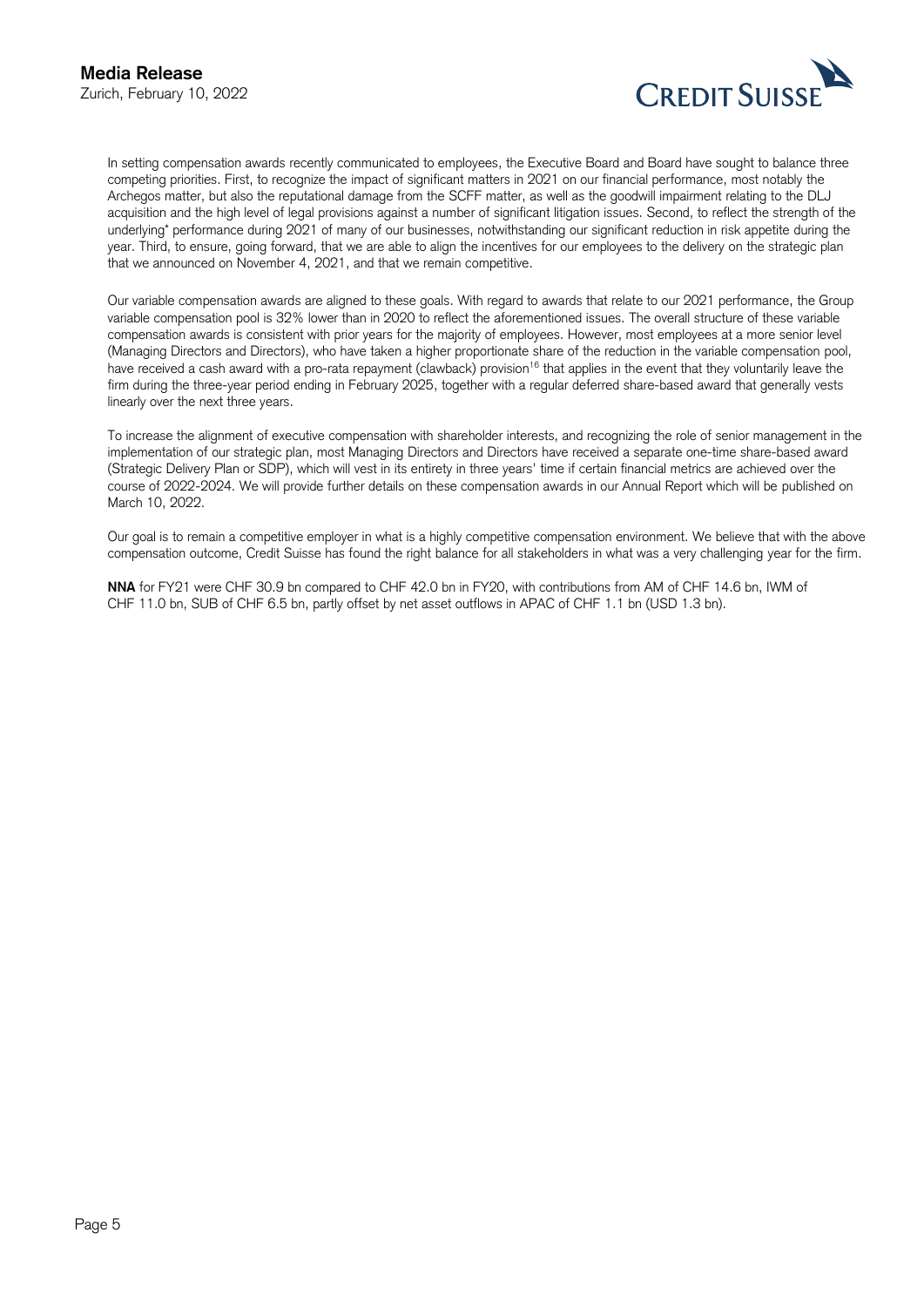

# **Detailed Divisional Summaries**

# **Swiss Universal Bank (SUB)**

| Reported results (in CHF mn)                      | 4Q21  | 3Q21           | 4Q20  | Δ4Q20                    | <b>FY21</b> | <b>FY20</b> | $\Delta$ FY <sub>20</sub> |
|---------------------------------------------------|-------|----------------|-------|--------------------------|-------------|-------------|---------------------------|
| Net revenues                                      | 1.484 | 1,391          | 1,393 | 7%                       | 5,801       | 5,615       | 3%                        |
| Provision for credit losses                       | (3)   | $\overline{4}$ | 66    | $\overline{\phantom{0}}$ | 6           | 270         | $(98)$ %                  |
| Operating expenses                                | 771   | 764            | 840   | $(8)\%$                  | 3,066       | 3,241       | $(5)$ %                   |
| Pre-tax income                                    | 716   | 623            | 487   | 47%                      | 2,729       | 2,104       | 30%                       |
| Cost/income ratio (%)                             | 52%   | 55%            | 60%   |                          | 53%         | 58%         |                           |
| Net New Assets (bn)                               | (1.7) | 1.5            | 1.7   | $\overline{\phantom{0}}$ | 6.5         | 7.8         | $\overline{\phantom{a}}$  |
| o/w Private Clients (bn)                          | (1.8) | 1.9            | (2.1) |                          | 1.4         | (5.9)       |                           |
| Adjusted results, excluding significant<br>items* | 4Q21  | 3Q21           | 4Q20  | $\Delta$ 4Q20            | <b>FY21</b> | <b>FY20</b> | $\Delta$ FY <sub>20</sub> |
| (in CHF mn)                                       |       |                |       |                          |             |             |                           |
| Net revenues                                      | 1,313 | 1,354          | 1,243 | 6%                       | 5,402       | 5,306       | 2%                        |
| Operating expenses                                | 770   | 764            | 790   | $(3)$ %                  | 3,041       | 3,149       | $(3)$ %                   |
| Pre-tax income                                    | 546   | 586            | 387   | 41%                      | 2,355       | 1,887       | 25%                       |
| Cost/income ratio (%)                             | 59%   | 56%            | 64%   | $\overline{\phantom{0}}$ | 56%         | 59%         | $\overline{\phantom{a}}$  |

#### **4Q21**

On an adjusted basis, excluding significant items\*, SUB had a record<sup>17</sup> fourth quarter pre-tax income of CHF 546 mn, up 41% year on year, due to higher net revenues up 6%, lower operating expenses, and a release of provision for credit losses. Our adjusted operating expenses, excluding significant items\*, were down 3% year on year with lower discretionary compensation expenses; this in turn supported our adjusted cost/income ratio, excluding significant items\*, of 59% down compared to 4Q20

- Reported net revenues of CHF 1.5 bn were up 7% year on year, which included real estate gains of CHF 205 mn, a gain of CHF 9 mn on our equity investment in Allfunds Group and a revaluation loss of CHF 43 mn on our equity investment in SIX Group. Adjusted net revenues, excluding significant items\*, were up 6% driven by increases across all major revenue categories with recurring commissions and fees up 13% supported by record<sup>18</sup> AuM levels and higher revenues from improved performance in our investment in Swisscard. Transaction-based revenues were up 8% and net interest income was stable
- Net asset outflows of CHF 1.7 bn reflecting net outflows from Private Clients of CHF 1.8 bn, primarily due to individual cases in the ultra-high-net-worth (UHNW) and high-net-worth (HNW) client segments and the usual seasonal slowdown for the quarter, partially offset by net inflows of CHF 0.1 bn in Corporate & Institutional Clients

Client business volume of CHF 1.1 trn, up 9% year on year

## **FY21**

On an adjusted basis, excluding significant items\*, record<sup>19</sup> full-year pre-tax income of CHF 2.4 bn, up 25% year on year, driven by significantly lower provision for credit losses, and higher net revenues, up 2%, with operating expenses down 3%

Reported net revenues were up 3% compared to FY20; adjusted net revenues, excluding significant items\*, of CHF 5.4 bn, up 2%, mainly driven by higher recurring commissions and fees, up 10%, with stable net interest income, partly offset by lower transaction-based revenues, down 2%

NNA of CHF 6.5 bn at an annualized growth rate of 1%, with contributions from both Private Clients and Corporate & Institutional Clients businesses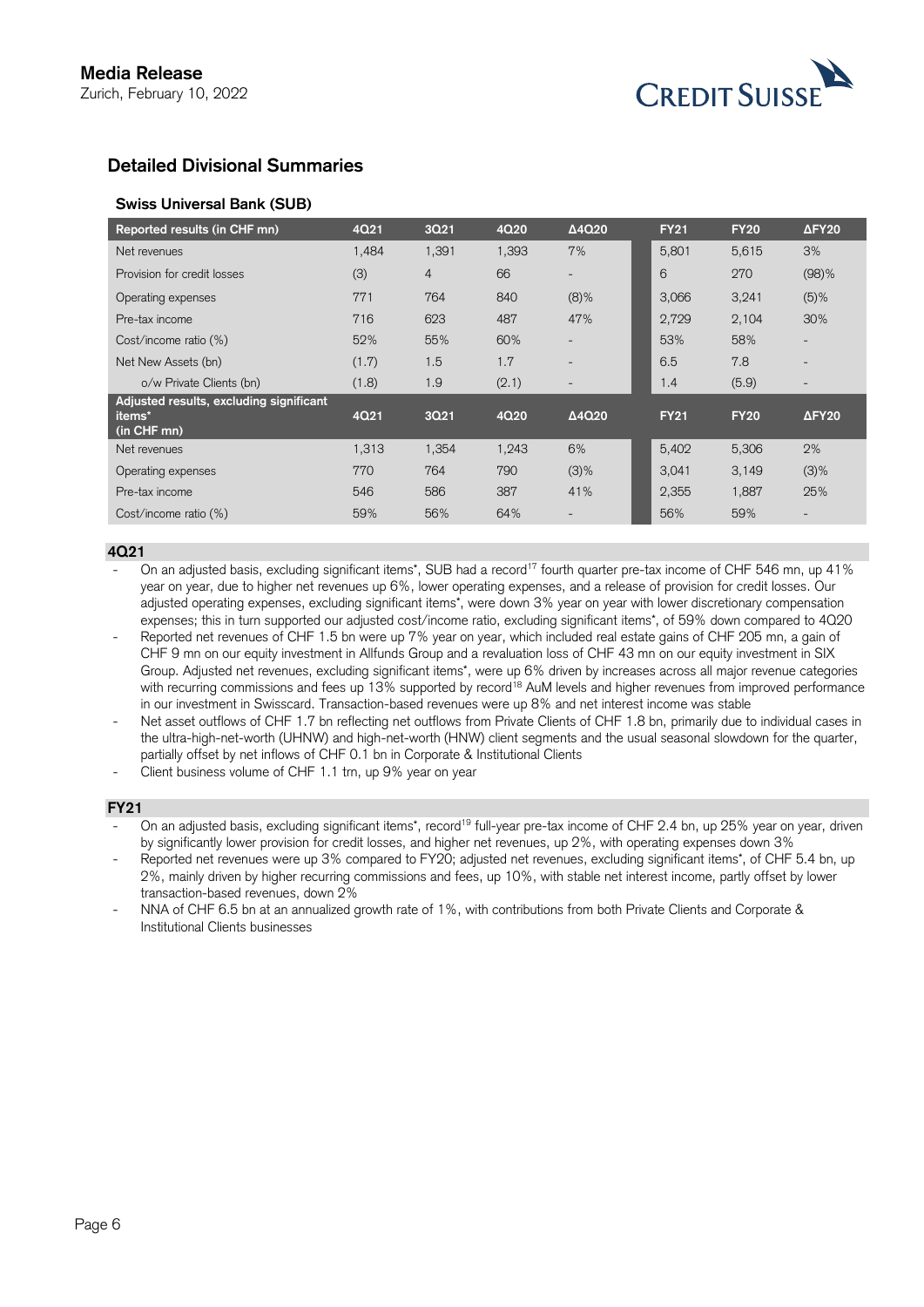

## **International Wealth Management (IWM)**

| Reported results (in CHF mn)                                                 | 4Q21 | 3Q21 | 4Q20 | $\Delta$ 4Q20            | <b>FY21</b> | <b>FY20</b> | $\Delta$ FY <sub>20</sub> |
|------------------------------------------------------------------------------|------|------|------|--------------------------|-------------|-------------|---------------------------|
| Net revenues                                                                 | 716  | 829  | 974  | $(26)\%$                 | 3.462       | 3,747       | $(8)\%$                   |
| Provision for credit losses                                                  | (1)  | 12   | 31   | $\overline{\phantom{0}}$ | (14)        | 110         | $\overline{\phantom{a}}$  |
| Operating expenses                                                           | 682  | 624  | 650  | 5%                       | 2,500       | 2,546       | $(2)$ %                   |
| Pre-tax income                                                               | 35   | 193  | 293  | (88)%                    | 976         | 1,091       | $(11)$ %                  |
| Cost/income ratio (%)                                                        | 95%  | 75%  | 67%  | $\overline{\phantom{a}}$ | 72%         | 68%         | $\overline{\phantom{a}}$  |
| Net New Assets (bn)                                                          | 2.7  | 1.4  | 4.3  |                          | 11.0        | 16.7        | $\overline{\phantom{0}}$  |
| Adjusted results, excluding significant<br>items <sup>*</sup><br>(in CHF mn) | 4Q21 | 3Q21 | 4Q20 | $\Delta$ 4Q20            | <b>FY21</b> | <b>FY20</b> | $\Delta$ FY <sub>20</sub> |
| Net revenues                                                                 | 695  | 812  | 862  | (19)%                    | 3,239       | 3,620       | $(11)$ %                  |
| Operating expenses                                                           | 671  | 624  | 625  | 7%                       | 2,483       | 2,515       | $(1)$ %                   |
| Pre-tax income                                                               | 25   | 176  | 206  | (88)%                    | 770         | 995         | $(23)$ %                  |
| Cost/income ratio (%)                                                        | 97%  | 77%  | 73%  | $\overline{\phantom{a}}$ | 77%         | 69%         | $\overline{\phantom{a}}$  |

#### **4Q21**

- On an adjusted basis, excluding significant items\*, IWM pre-tax income fell to CHF 25 mn, down 88% year on year, driven by lower net revenues, down 19%, as well as higher operating expenses, up 7%, reflecting higher investments and year-end compensation accruals

- CHF 36 mn and a negative net impact of CHF 15 mn from the equity investment gain in Allfunds Group and an equity recurring commissions and fees were down 7%, with lower fees from lending activities, partially offset by higher mandate Reported net revenues of CHF 716 mn were down 26% year on year and included gains on real estate and business sales of investment revaluation loss in SIX Group. Adjusted net revenues, excluding significant items\*, of CHF 695 mn, were down 19% driven by lower transaction- and performance-based revenues, down 40%, due to more normalized client activity, lower GTS revenues in less volatile markets and a mark-to-market loss on an investment of CHF 19 mn in 4Q21 compared to a gain of CHF 31 mn in 4Q20. We also saw lower net interest income, down 13%, due in part to cumulative interest rate moves. Finally, revenues at a stable margin
- NNA of CHF 2.7 bn with inflows in emerging markets and Western Europe
- Client business volume of CHF 555 bn, up 7% year on year, reflecting higher AuM of CHF 391 bn

#### **FY21**

- On an adjusted basis, excluding significant items\*, pre-tax income was down 23% year on year at CHF 770 mn, mainly reflecting lower net revenues, down 11%, which were only partly offset by slightly lower operating expenses, down 1%, and a net release of provision for credit losses of CHF 14 mn
- Reported net revenues were down 8% year on year; adjusted net revenues, excluding significant items\*, of CHF 3.3 bn, were down 11% year on year, driven by lower transaction- and performance-based revenues, down 21%, mainly due to lower GTS and structured products revenues and lower FX commissions in less volatile markets. We also had lower net interest income, down 14%, with lower deposit and treasury income, partly offset by higher loan income. Recurring commissions and fees were up 5%, with higher mandate and investment product revenues at a stable margin
- NNA of CHF 11.0 bn, reflecting an annualized growth rate of 3%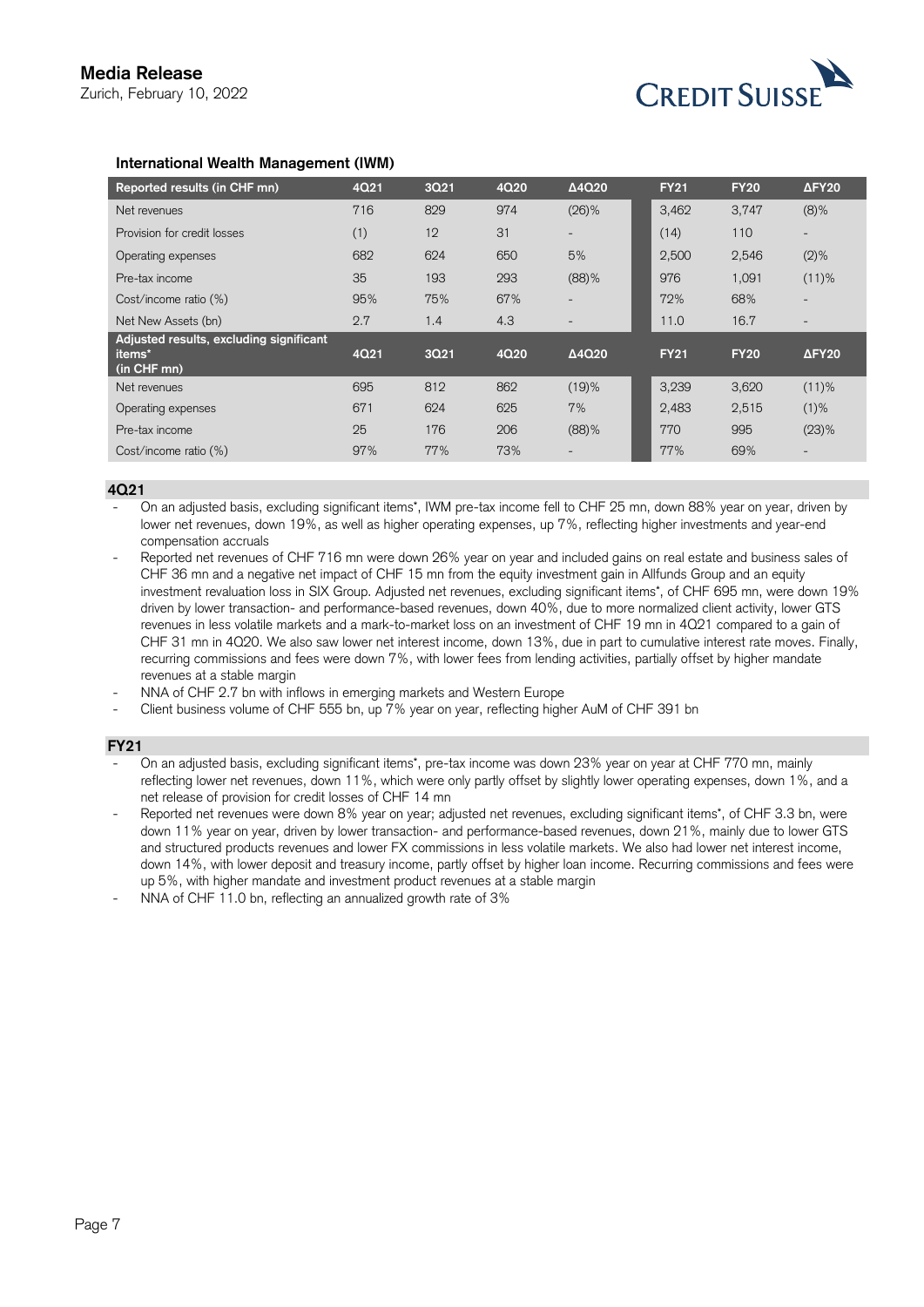

# **Asia Pacific (APAC)**

| Reported results (in USD mn)                                     | 4Q21  | 3Q21 | 4Q20  | $\Delta$ 4Q20            | <b>FY21</b> | <b>FY20</b> | $\Delta$ FY <sub>20</sub> |
|------------------------------------------------------------------|-------|------|-------|--------------------------|-------------|-------------|---------------------------|
| Net revenues                                                     | 671   | 837  | 871   | (23)%                    | 3,548       | 3,378       | 5%                        |
| Provision for credit losses                                      | (14)  | 7    | 7     | $\overline{\phantom{0}}$ | 29          | 248         | (88)%                     |
| Operating expenses                                               | 694   | 583  | 600   | 16%                      | 2,431       | 2,241       | 8%                        |
| Pre-tax income/loss                                              | (9)   | 247  | 264   |                          | 1,088       | 889         | 22%                       |
| Cost/income ratio (%)                                            | 103%  | 70%  | 69%   |                          | 69%         | 66%         |                           |
| Net New Assets (bn)                                              | (3.2) | 3.2  | (1.3) | $\overline{\phantom{0}}$ | (1.3)       | 8.9         |                           |
| Adjusted results, excluding significant<br>items*<br>(in USD mn) | 4Q21  | 3Q21 | 4Q20  | $\Delta$ 4Q20            | <b>FY21</b> | <b>FY20</b> | $\Delta$ FY <sub>20</sub> |
| Net revenues                                                     | 661   | 795  | 828   | $(20)$ %                 | 3.345       | 3,309       | 1%                        |
| Operating expenses                                               | 581   | 582  | 599   | $(3)$ %                  | 2,307       | 2,237       | 3%                        |
| Pre-tax income                                                   | 94    | 206  | 222   | $(58)$ %                 | 1,009       | 824         | 22%                       |
| Cost/income ratio (%)                                            | 88%   | 73%  | 72%   |                          | 69%         | 68%         |                           |

#### **4Q21**

- On an adjusted basis, excluding significant items\*, pre-tax income of USD 94 mn, down 58% year on year, largely due to lower net revenues, driven mainly by lower transaction activity. Adjusted operating expenses, excluding significant items\*, were down 3% year on year reflecting lower compensation expenses

- Reported net revenues of USD 671 mn, down 23% year on year, included a gain on the equity investment in Allfunds Group of USD 10 mn in 4Q21 compared to a gain of USD 43 mn in 4Q20. Reported operating expenses, up 17%, include a charge of USD 113 mn from Asia Pacific's share of the goodwill impairment related to DLJ
- On an adjusted basis, excluding significant items\*, net revenues of USD 661 mn were down 20%, as lower transaction-based revenues and lower net interest income were partially offset by higher recurring commissions and fees. Transaction-based revenues were down 33%, reflecting lower financing revenues<sup>20</sup>, lower structured equity origination revenues, lower brokerage and product issuing fees and lower revenues from GTS. Net interest income was down 13%, mainly reflecting lower loan margins and lower loan volumes due to de-risking measures and client deleveraging amid volatile markets, particularly in Greater China. Finally, recurring commissions and fees were up 19%, reflecting higher mandates and fund volumes
- Net asset outflows of USD 3.2 bn, including USD 2.9 bn from client deleveraging as well as de-risking measures we have taken
- Client business volume of USD 372 bn, down 7% year on year; AuM of CHF 218.8 mn

#### **FY21**

- On an adjusted basis, excluding significant items\*, APAC recorded higher pre-tax income of USD 1.0 bn, up 22% year on year, reflecting significantly lower provision for credit losses and stable net revenues, more than offsetting higher operating expenses, up 3% due in part to our continued relationship manager hiring coupled with other investments in private banking compliance and digitalization initiatives. Reported pre-tax income included a gain on the equity investment in Allfunds Group of USD 196 mn in 2021 compared to a gain of USD 69 mn in 2020 and a charge of USD 113 mn from APAC's share of the goodwill impairment on DLJ
- higher average deposits volumes, and lower loan margins on a decreasing loan portfolio during the year due to client Reported net revenues were up 5% year on year; adjusted net revenues, excluding significant items\*, of USD 3.3 bn were stable. Recurring commission and fees were higher, up 21%, driven by higher mandates and funds volumes and resulting in higher managed solutions penetration. Transaction-based revenues were higher, up 4%, as a strong 1Q21 was largely offset by weaker performance thereafter, impacted by negative China market sentiment and interest rate uncertainties. These revenue increases were largely offset by lower net interest income, down 9%, mainly from significantly lower deposit margins, despite deleveraging and de-risking measures we have taken
- Net asset outflows of USD 1.3 bn, mainly reflecting outflows in North Asia, including client deleveraging as well as de-risking measures taken in 2021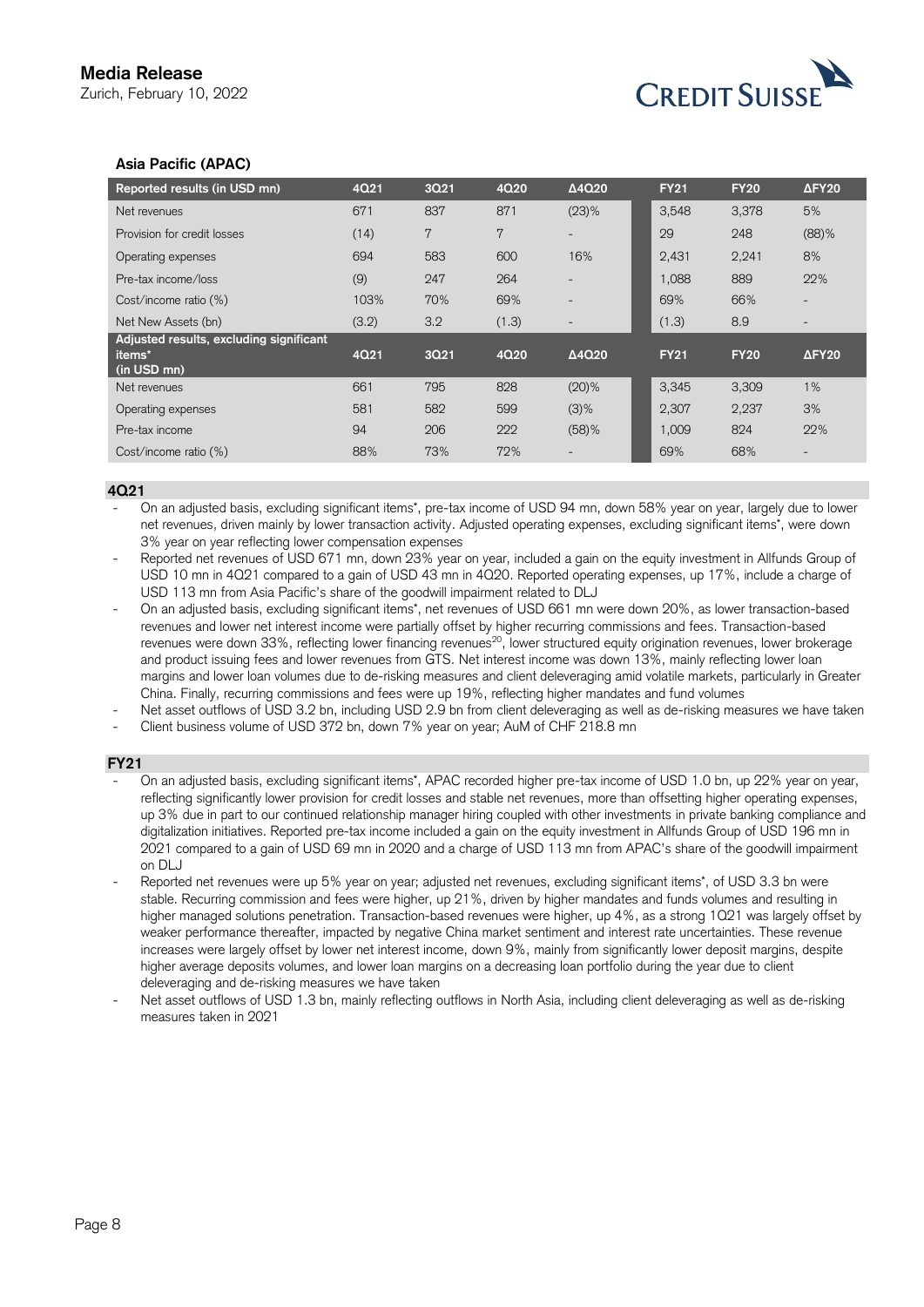

## **Investment Bank (IB)**

| Reported results (in USD mn)                         | 4Q21     | 3Q21  | 4Q20  | Δ4Q20                    | <b>FY21</b> | <b>FY20</b> | $\Delta$ FY <sub>20</sub> |
|------------------------------------------------------|----------|-------|-------|--------------------------|-------------|-------------|---------------------------|
| Net revenues                                         | 1.605    | 2,465 | 2,337 | $(31)\%$                 | 9.719       | 9,718       |                           |
| Provision for credit losses                          | (1)      | (182) | 42    |                          | 4,451       | 489         |                           |
| Operating expenses                                   | 3,716    | 1,815 | 1,977 | 88%                      | 9,192       | 7,469       | 23%                       |
| Pre-tax income/loss                                  | (2, 110) | 832   | 318   |                          | (3,924)     | 1,760       |                           |
| Cost/income ratio (%)                                | 232%     | 74%   | 85%   |                          | 95%         | 77%         |                           |
| Return on Regulatory Capital (%)                     | $(53)$ % | 20%   | 7%    |                          | $(23)$ %    | 10%         |                           |
| Adjusted results, excluding Archegos*<br>(in USD mn) | 4Q21     | 3Q21  | 4Q20  | $\Delta$ 4Q20            | <b>FY21</b> | <b>FY20</b> | $\Delta$ FY20             |
| Net revenues                                         | 1.604    | 2,441 | 2,337 | $(31)\%$                 | 10,236      | 9,718       | 5%                        |
| Operating expenses                                   | 1,833    | 1,839 | 1,938 | $(5)$ %                  | 7,213       | 7,347       | $(2)$ %                   |
| Pre-tax income                                       | (233)    | 582   | 357   |                          | 3.149       | 1,882       | 67%                       |
| Cost/income ratio (%)                                | 114%     | 75%   | 83%   | $\overline{\phantom{a}}$ | 70%         | 76%         |                           |
| Return on Regulatory Capital (%)                     | $(6)$ %  | 14%   | 8%    |                          | 18%         | 10%         |                           |

#### **4Q21**

- On an adjusted basis, excluding Archegos\*, the IB posted a pre-tax loss of USD 233 mn, down from pre-tax income of USD 357 mn in 4Q20, reflecting lower revenues in the quarter; total reported operating expenses, up 88% year on year, included a goodwill impairment of USD 1.7 bn relating to DLJ; adjusted operating expenses, excluding Archegos\*, decreased by 5% year on year, primarily due to reduced compensation

- - Reported net revenues of USD 1.6 bn, were down 31% year on year due to a strong comparable in 4Q20 and reflecting our strategy to reduce capital and risk across our businesses during 2021
- We saw continued momentum in our Advisory revenues, up 51% year on year and resulting in market share gains<sup>21</sup>
- Capital markets revenues decreased 48% year on year, reflecting a slowdown in SPAC activity, compared to a strong comparable in 4Q20, and lower risk appetite in our Leveraged Finance business
- Revenues in our Fixed Income Sales & Trading business were down 38% year on year, reflecting lower trading activity in Credit partly offset by continued growth in our number 1 ranked<sup>22</sup> fee-based Asset Finance franchise and higher Macro revenues
	- Equity Sales & Trading revenues declined by 26% year on year primarily due to our announced exit<sup>23</sup> from Prime Services
- GTS revenues declined as strength in Equity Derivatives and Macro was offset by de-risking in our Emerging Markets franchise and fewer episodic transactions
- - Risk Weighted Assets declined 13% year on year in line with our reduced risk appetite in 2021, and leverage exposure declined 16% year on year primarily due to reductions in Prime Services

#### **FY21**

- Strong adjusted pre-tax income, excluding Archegos\*, of USD 3.1 bn, up 67% year on year, resulted in an adjusted return on regulatory capital, excluding Archegos\*, of 18% underscoring the resilience of our client franchise despite a 15% reduction in allocated capital<sup>24</sup>. The reported pre-tax loss of USD 3.9 bn included losses from Archegos of approximately USD 5.1 bn as well as a goodwill impairment of USD 1.7 bn in 4Q21 relating to DLJ
- Adjusted net revenues, excluding Archegos\*, of USD 10.2 bn, were up 5% compared to a strong FY20, driven by record<sup>25</sup> fourth quarter performances across Capital Markets, M&A, Equity Derivatives and Securitized Products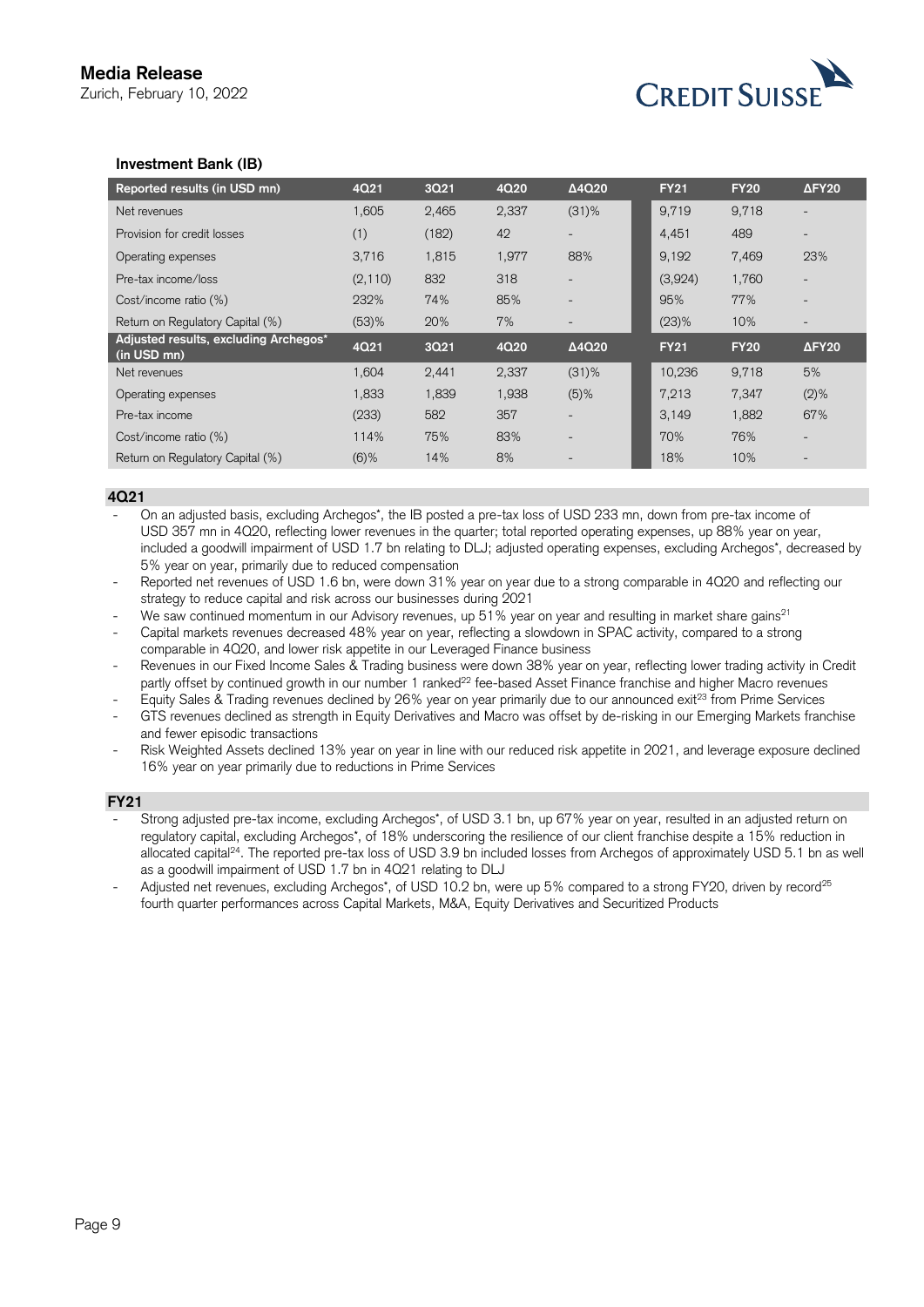

# **Asset Management (AM)**

| Reported results (in CHF m)                                                     | 4Q21 | 3Q21           | 4Q20                     | $\Delta$ 4Q20            | <b>FY21</b> | <b>FY20</b> | $\Delta$ FY <sub>20</sub> |
|---------------------------------------------------------------------------------|------|----------------|--------------------------|--------------------------|-------------|-------------|---------------------------|
| Net revenues                                                                    | 387  | 279            | (22)                     |                          | 1,456       | 1,090       | 34%                       |
| Provision for credit losses                                                     | (2)  |                | (6)                      |                          | $\Omega$    | $\circ$     |                           |
| Operating expenses                                                              | 310  | 276            | 289                      | 7%                       | 1,156       | 1,129       | 2%                        |
| Pre-tax income                                                                  | 79   | $\overline{2}$ | (305)                    | $\overline{\phantom{0}}$ | 300         | (39)        |                           |
| Cost/income ratio (%)                                                           | 80%  | 99%            | $\overline{\phantom{a}}$ | $\overline{\phantom{a}}$ | 79%         | 104%        | $\overline{\phantom{0}}$  |
| Net New Assets (bn)                                                             | 4.7  | (1.7)          | 6.3                      |                          | 14.6        | 15.5        |                           |
| Adjusted results, excluding significant<br>items <sup>*</sup><br>$(in$ CHF $m)$ | 4Q21 | 3Q21           | 4Q20                     | $\Delta$ 4Q20            | <b>FY21</b> | <b>FY20</b> | $\Delta$ FY <sub>20</sub> |
| Net revenues                                                                    | 387  | 392            | 392                      | $(1)$ %                  | 1,569       | 1,301       | 21%                       |
| Operating expenses                                                              | 310  | 276            | 283                      | 10%                      | 1,152       | 1,109       | 4%                        |
| Pre-tax income / (loss)                                                         | 79   | 115            | 115                      | $(31)$ %                 | 417         | 192         |                           |
| Cost/income ratio (%)                                                           | 80%  | 70%            | 72%                      | $\overline{\phantom{0}}$ | 73%         | 85%         | $\overline{\phantom{0}}$  |

#### **4Q21**

 items\*, were up 10%, mainly due to higher variable compensation and higher expenses related to the SCFF matter - On an adjusted basis, excluding significant items\*, pre-tax income of CHF 79 mn, was down 31% year on year, mainly due to higher operating expenses, however, net revenues were stable year on year. Adjusted operating expenses, excluding significant

- Reported net revenues were up significantly year on year at CHF 387 mn; in 4Q20 revenues included an impairment of CHF 414 million to the valuation of our non-controlling interest in York Capital Management

We recorded stable adjusted net revenues, excluding significant items\*, of CHF 387 mn; revenues were driven by higher management fees, up 9% reflecting higher average AuM, and increased investment & partnership income, offset by lower performance and placement revenues, down 36%, reflecting very strong performance fees in 4Q20

NNA of CHF 4.7 bn, implying a 4% annualized growth rate, driven by Index Solutions and our emerging markets joint venture, partly offset by outflows from fixed income; AuM of CHF 476.8 bn

#### **FY21**

- On an adjusted basis, excluding significant items\*, AM had significantly higher pre-tax income, year on year, of CHF 417 mn compared to CHF 192 mn in 2020, driven mainly by higher net revenues, partially offset by higher operating expenses, up 4% year on year, primarily related to the SCFF matter and increased commission expenses

Reported net revenues of CHF 1.5 bn were up 34% year on year; strong adjusted net revenues, excluding significant items\*, of CHF 1.6 bn were up 21%, reflecting good momentum across all revenue lines with higher management fees, up 10% year on year, and higher performance and placement revenues, up 60%, as well as a significant improvement in investment and partnership income

NNA of CHF 14.6 bn at annualized growth rate of 3% driven by our emerging markets joint venture, Index Solutions, credit and equities, partly offset by outflows from Insurance-Linked Strategies and fixed income

- Continued progress in deleveraging the non-core portfolio in investment and partnership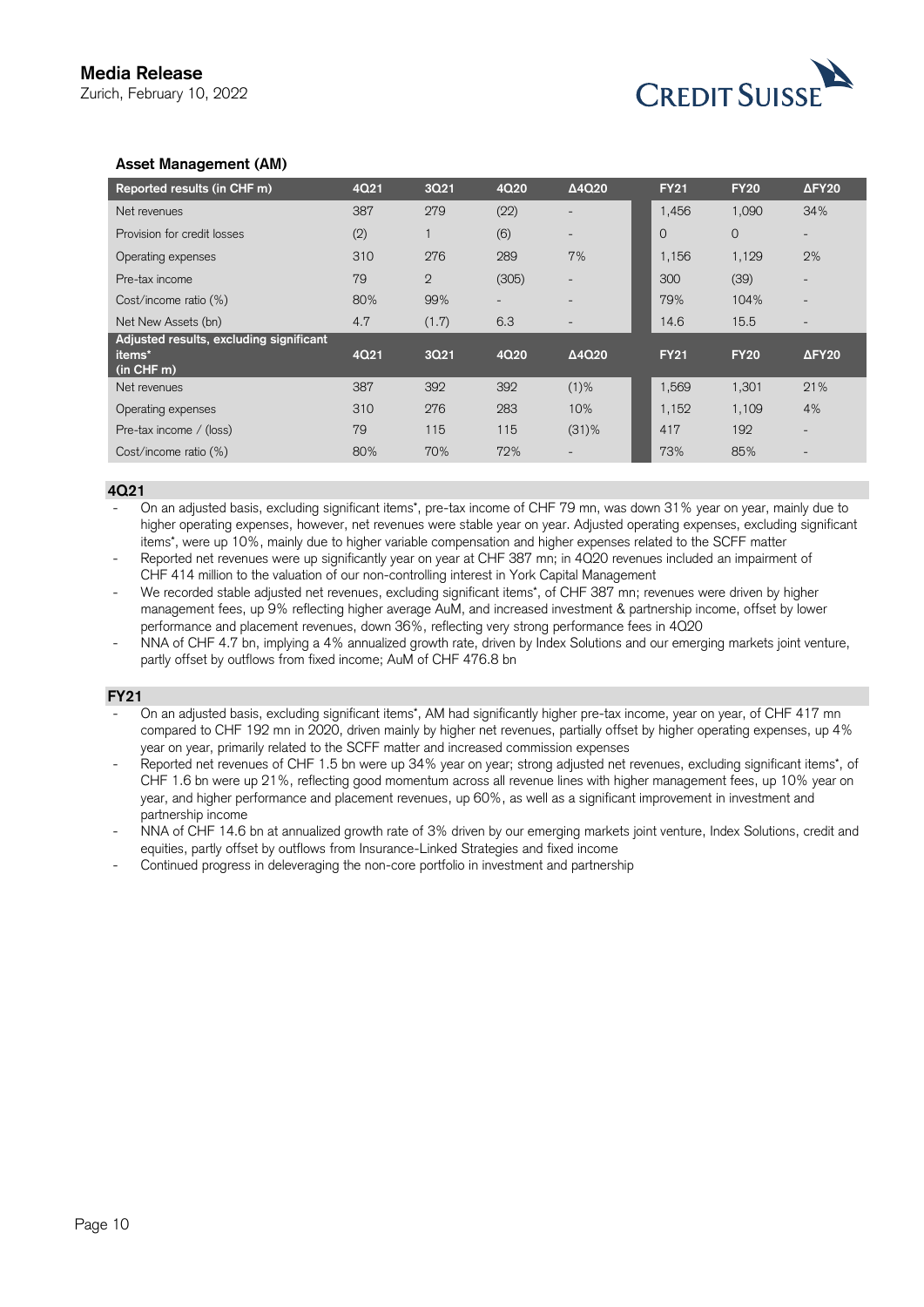

#### **Progress on our sustainability ambitions and investing for growth in light of our new Group strategy**

Throughout 2021 and during the fourth quarter 2021, Credit Suisse continued to focus on its sustainability strategy and driving activity across divisions and functions. The bank continues to emphasize the importance of sustainability as a core element of our value proposition for our clients, shareholders and employees; we are committed to consistently executing on our sustainability strategy and ambitions.

Our key achievements in 4Q21 regarding sustainability include:

- 4Q21 Sustainable AuM of CHF 150 bn<sup>26</sup>, up 4% quarter on quarter, and 39% year on year; resulting in 9.3% Sustainable AuM penetration as of December 31, 2021
- The launch of our Sustainable Activities Framework to provide clarity on our approach to classification, as well as establish credibility, transparency and governance around how the Group accounts for and reports its sustainable finance activities contributing to our commitment of providing at least CHF 300 bn of sustainable finance by 2030
- - The announcement relating to being one of the first recipients of the Terra Carta Seal from HRH The Prince of Wales as part of his Sustainable Markets Initiative, recognizing firms at the forefront of the sustainable transition

Furthermore, and in light of our new Group strategy, with a clear focus on investing for growth, we announced that Emma Crystal will become Chief Sustainability Officer for the Group effective April 1, 2022. Reporting directly into the Group CEO, her mandate will include partnering with the four global business divisions, the four geographic regions and our corporate functions, to deliver on our existing sustainability and ESG ambitions. Emma has a deep breadth of experience as the leader of the Sustainable Client Solutions unit in our IWM business and Head of Northern and Western Europe for IWM.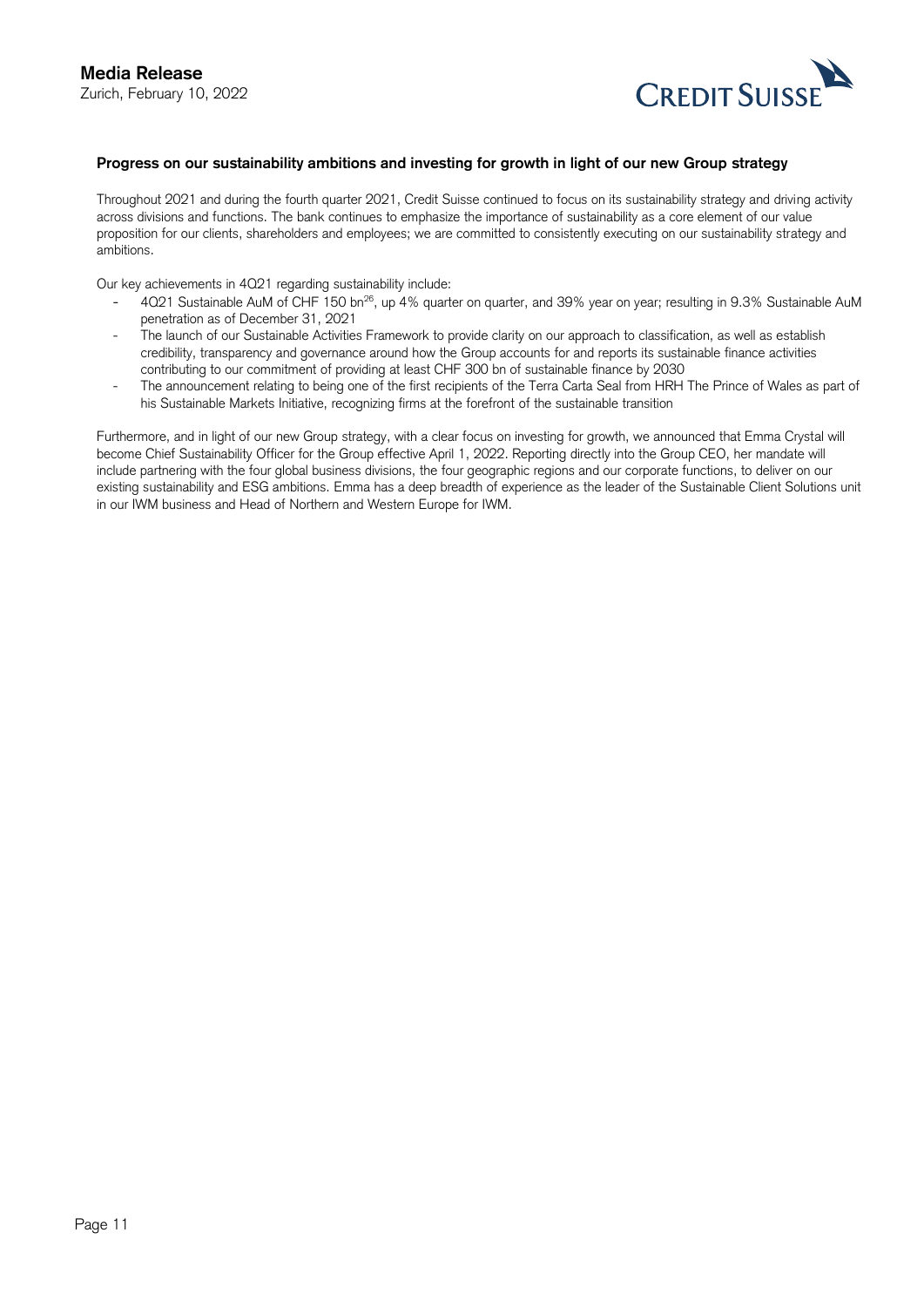

# **CONTACT DETAILS**

Kinner Lakhani, Investor Relations, Credit Suisse Tel: +41 44 333 71 49 Email: investor.relations@credit-suisse.com

Dominik von Arx, Corporate Communications, Credit Suisse Tel: +41 844 33 88 44 Email: media.relations@credit-suisse.com

The Earnings Release and Presentation Slides for 4Q21 and FY21 are available to download from 06:45 CET today at: <https://www.credit-suisse.com/results>

# **PRESENTATION OF 4Q21 AND FY21 RESULTS THURSDAY, FEBRUARY 10, 2022**

| Event<br>Time | <b>Analyst Call</b><br>08:15 CET (Zurich)<br>07:15 GMT (London)<br>02:15 EDT (New York)                                                                                                                                                                                | Media Call on 4Q21 Results<br>10:30 CET (Zurich)<br>09:30 GMT (London)<br>04:30 EDT (New York)                                                                                                                                                                         |
|---------------|------------------------------------------------------------------------------------------------------------------------------------------------------------------------------------------------------------------------------------------------------------------------|------------------------------------------------------------------------------------------------------------------------------------------------------------------------------------------------------------------------------------------------------------------------|
| Language      | English                                                                                                                                                                                                                                                                | English                                                                                                                                                                                                                                                                |
| <b>Access</b> | Switzerland +41 44 580 71 45<br>UK +44 (0) 2071 928 338<br>USA +1 877 870 9135                                                                                                                                                                                         | Switzerland +41 44 580 71 45<br>UK +44 (0) 2071 928 338<br>USA +1 877 870 9135                                                                                                                                                                                         |
|               | Reference: Credit Suisse Analysts and Investors<br>Call                                                                                                                                                                                                                | Reference: "Credit Suisse Media Conference"                                                                                                                                                                                                                            |
|               | Conference ID: 6641537                                                                                                                                                                                                                                                 | Conference ID: 3386188                                                                                                                                                                                                                                                 |
|               | Please dial in 10 minutes before the start of the<br>call. When dialing in please enter the<br>Passcode/Conference ID and leave your first, last<br>name and company name after the tone. You will<br>be joined automatically to the conference.<br>Webcast link here. | Please dial in 10 minutes before the start of the<br>call. When dialing in please enter the<br>Passcode/Conference ID and leave your first, last<br>name and company name after the tone. You will<br>be joined automatically to the conference.<br>Webcast link here. |
| Q&A Session   | Following the presentation, you will have the<br>opportunity to ask the speakers questions                                                                                                                                                                             | Following the presentation, you will have the<br>opportunity to ask the speakers questions                                                                                                                                                                             |
| Playback      | Replay available at the webcast link.                                                                                                                                                                                                                                  | Replay available at the webcast link.                                                                                                                                                                                                                                  |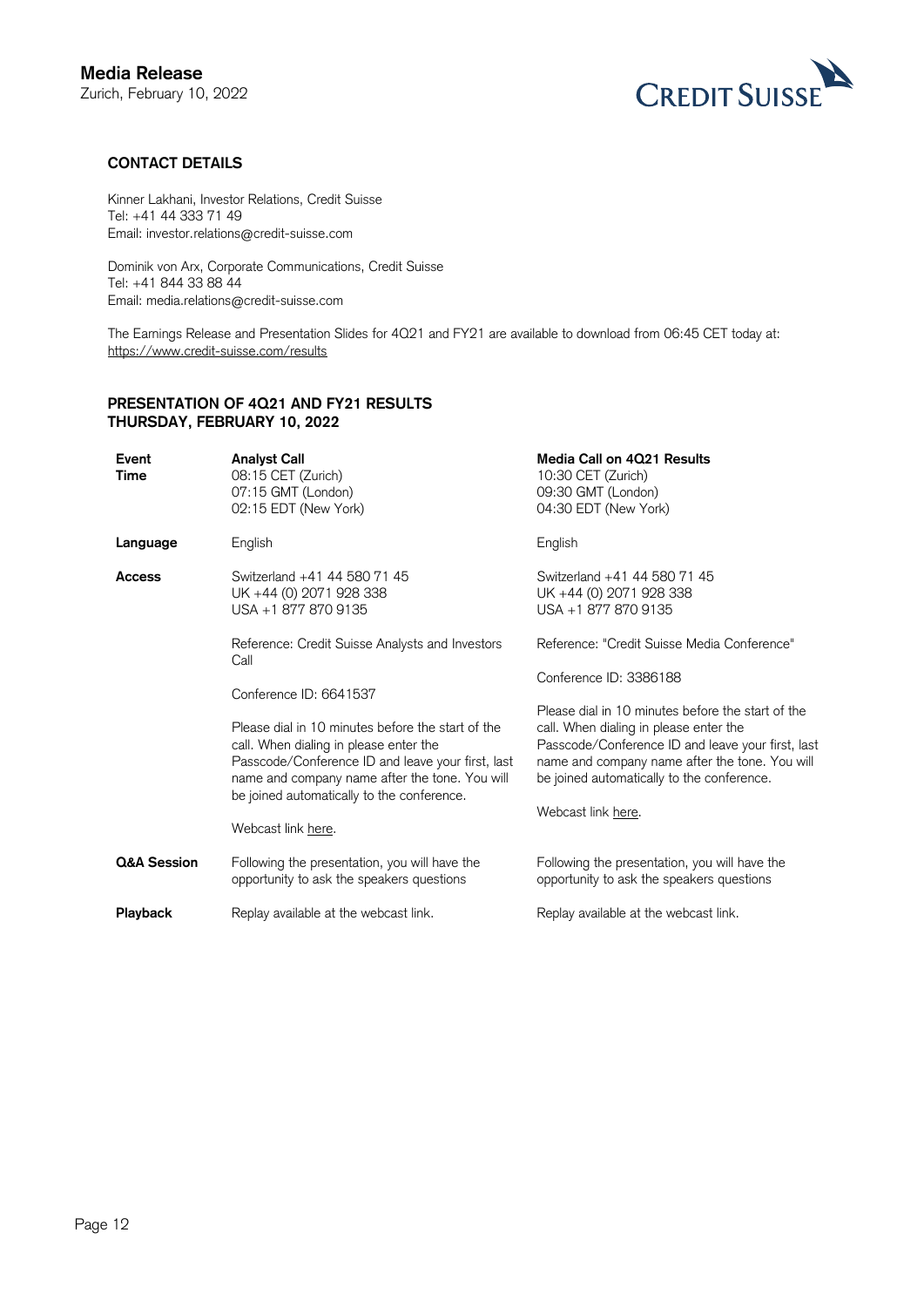

Exercises<br>Express to results excluding certain items included in our reported results. These results are non-GAAP financial measures. For<br>A Refers to results excluding certain items included in our reported results. These a reconciliation to the most directly comparable US GAAP measures, see the Appendix of this Media Release.

#### **Footnotes**

-

 $^2$  In 4Q20 and FY20, leverage exposure excludes CHF 111 billion of central bank reserves, after adjusting for the dividend paid in 2020 as required by FINMA. FINMA announced the temporary exclusion for purposes of leverage ratio calculations in response to the COVID-19 pandemic, which temporary measure expired as of January 1, 2021

- <sup>3</sup> With the exception of Index Access and APAC Delta One
- $^4$  With the exception of Index Access and APAC Delta One  $^5$  As of market close on February 9, 2022
- <sup>5</sup> As of market close on February 9, 2022
- $6$  AUD / USD exchange rate of 0.7416 used for purposes of calculating GFG Australian amounts
- <sup>7</sup> RWA excluding methodology and FX impact of CHF (2) bn
- <sup>8</sup> Leverage exposure excluding HQLA and FX impact of CHF (8) bn
- The excluding methodology and FX impact of CHF (2) bn<br>  $^8$  Leverage exposure excluding HQLA and FX impact of CHF (8) bn<br>  $^9$  Allocated capital based on the average of 13.5% of risk-weighted assets and 4.25% of leverage
- <sup>10</sup> RWA excluding methodology and FX impact of CHF (2) bn
- <sup>11</sup> Leverage exposure excluding HQLA and FX impact of CHF (6) bn
- <sup>12</sup> With the exception of Index Access and APAC Delta One
- <sup>13</sup> Since restated history commencing in 2016
- <sup>14</sup> With the exception of Index Access and APAC Delta One
- <sup>15</sup> Excludes Archegos loss of USD 517 mn from Equity Sales & Trading revenues in FY21
- <sup>16</sup> Only in jurisdictions where legally permitted
- <sup>17</sup> Since restated quarters, commencing 1Q18
- <sup>18</sup> Since restated quarters, commencing 1Q18
- <sup>19</sup> Since restated quarters, commencing 1Q18

<sup>12</sup> With the exception of Index Access and APAC Delta One<br><sup>13</sup> Since restated history commencing in 2016<br><sup>14</sup> With the exception of Index Access and APAC Delta One<br><sup>15</sup> Excludes Archegos loss of USD 517 mn from Equity Sa mn, net of hedges

<sup>21</sup> Dealogic (Americas and EMEA) as of December 31, 2021

- <sup>22</sup> Thomson Reuters as of December 31, 2021
- <sup>23</sup> With the exception of Index Access and APAC Delta One
- <sup>24</sup> Allocated capital based on the average of 13.5% of risk-weighted assets and 4.25% of leverage exposure
- <sup>25</sup> Since restated history, commencing in 2016

<sup>21</sup> Dealogic (Americas and EMEA) as of December 31, 2021<br><sup>22</sup> Thomson Reuters as of December 31, 2021<br><sup>23</sup> With the exception of Index Access and APAC Delta One<br><sup>24</sup> Allocated capital based on the average of 13.5% of risk combination of further product classifications, onboarding of new sustainable funds, net sales and market as well as FX movements

#### **Abbreviations**

 AM – Asset Management; APAC – Asia Pacific; AUD – Australian dollar; AuM – assets under management; BCBS – Basel Committee on Banking Supervision; BIS – Bank for International Settlements; bn – billion; CET1 – common equity tier 1; CHF – Swiss francs; CSAM – Credit Suisse Asset Management; DLJ – Donaldson, Lufkin & Jenrette; EMEA – Europe, Middle East and Africa; ESG – Environmental, Social and Governance; ECM – Equity Capital Markets; FINMA – Swiss Financial Market Supervisory Authority FINMA; FX – Foreign Exchange; GAAP – Generally accepted accounting principles; GTS – Global Trading Solutions; HQLA – High-quality liquid assets; HRH – His Royal Highness; IB – Investment Bank; IWM – International Wealth Management; mn – million; M&A – Mergers & Acquisitions; NAV – Net Asset Value; NNA – net new assets; PC – Private Clients; RoTE – Return on Tangible Equity; RWA – risk weighted assets; SCFF – Supply Chain Finance Funds; SEC – US Securities and Exchange Commission; SIX – SIX Swiss Exchange; SPAC – Special-Purpose Acquisition Company; SRI – Sustainability, Research & Investment Solutions; SUB – Swiss Universal Bank; SCFF – Supply Chain Finance Funds; TBTF – Too big to fail; trn – trillion; (U)HNW – (Ultra) high-net-worth; UK – United Kingdom; US – United States; USD – US dollar.

#### **Important information**

 This document contains select information from the full 4Q21 Earnings Release and 4Q21 Results Presentation slides that Credit Suisse believes is of particular interest to media professionals. The complete 4Q21 Earnings Release and 4Q21 Results Presentation slides, which have been distributed simultaneously, contain more comprehensive information about our results and operations for the reporting quarter, as well as important information about our reporting methodology and some of the te rms used in these documents. The complete 4Q21 Earnings Release and 4Q21 Results Presentation slides are not incorporated by reference into this document.

 Credit Suisse has not finalized its 2021 Annual Report and Credit Suisse's independent registered public accounting firm has not completed its audit of the consolidated financial statements for the period. Accordingly, the financial information contained in this document is subject to completion of year-end procedures, which may result in changes to that information.

<sup>&</sup>lt;sup>1</sup> In 4Q20 and FY20, leverage exposure excludes CHF 111 billion of central bank reserves, after adjusting for the dividend paid in 2020 as required by FINMA. FINMA announced the temporary exclusion for purposes of leverage ratio calculations in response to the COVID-19 pandemic, which temporary measure expired as of January 1, 2021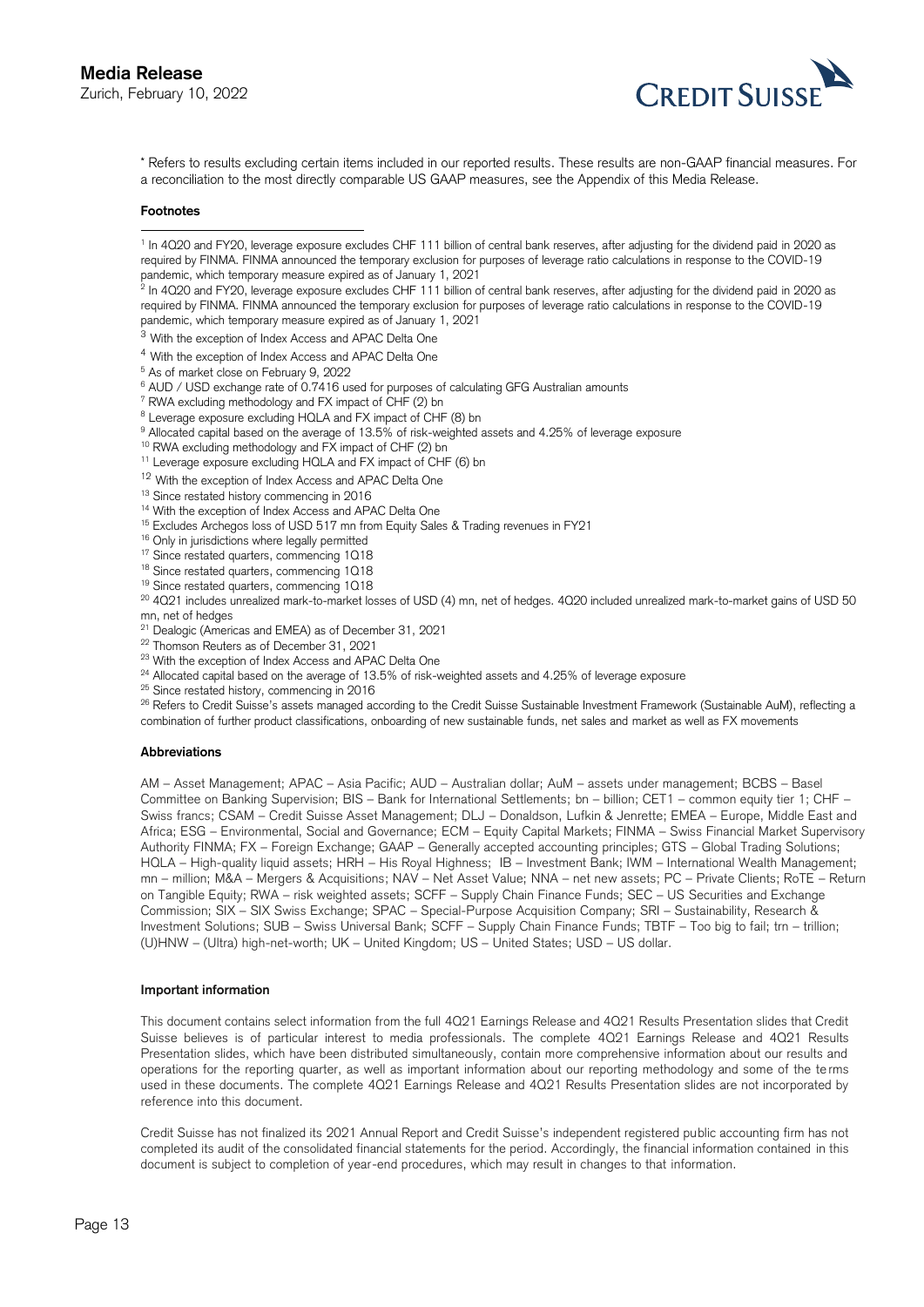

Zurich, February 10, 2022<br>This document contains certain unaudited interim financial information for the first quarter of 2022. This information has been derived from management accounts, is preliminary in nature, does not reflect the complete results of the first qu arter of 2022 and is subject to change, including as a result of any normal quarterly adjustments in relation to the financial statements for the first quarter of 2022. This information has not been subject to any review by our independent registered public accounting firm. There can be no assurance that the final results for these periods will not differ from these preliminary results, and any su ch differences could be material. Quarterly financial results for the first quarter of 2022 will be included in our 1Q22 Financial Report. These interim results of operations are not necessarily indicative of the results to be achieved for the remainder of the ful l first quarter of 2022.

 We may not achieve all of the expected benefits of our strategic initiatives. Factors beyond our control, including but not limited to the market and economic conditions (including macroeconomic and other challenges and uncertainties, for example, resulting from the COVID-19 pandemic), changes in laws, rules or regulations and other challenges discussed in our public filings, could limit our ability to achieve some or all of the expected benefits of these initiatives.

 In particular, the terms "Estimate", "Illustrative", "Ambition", "Objective", "Outlook", "Goal", "Commitment" and "Aspiration" are not intended to be viewed as targets or projections, nor are they considered to be Key Performance Indicators. All such estimates , illustrations, ambitions, objectives, outlooks, goals, commitments and aspirations are subject to a large number of inherent risks, assumptions and uncertainties, many of which are completely outside of our control. These risks, assumptions and uncertaintie s include, but are not limited to, general market conditions, market volatility, increased inflation, interest rate volatility and levels, global and regional economic conditions, challenges and uncertainties resulting from the COVID-19 pandemic, political uncertainty, changes in tax policies, regulatory changes, changes in levels of client activity as a result of any of the foregoing and other factors. Accordingly, this information should not be relied on for any purpose. We do not intend to update these estima tes, illustrations, ambitions, objectives, outlooks, goals, commitments or aspirations.

 In preparing this document, management has made estimates and assumptions that affect the numbers presented. Actual results may differ. Annualized numbers do not take into account variations in operating results, seasonality and other factors and may not be indicative of actual, full-year results. Figures throughout this document may also be subject to rounding adjustments. All opinions and views constitute judgments as of the date of writing without regard to the date on which the reader may receive or access the information. This information is subject to change at any time without notice and we do not intend to update this information.

 Return on tangible equity, a non-GAAP financial measure, is calculated as annualized net income attributable to shareholders divided by average tangible shareholders' equity. Tangible shareholders' equity, a non-GAAP financial measure, is calculated by deducting goodwill and other intangible assets from total shareholders' equity as presented in our balance sheet. Management believes that return on tangible equity is meaningful as it is a measure used and relied upon by industry analysts and investors to assess valuations and capital adequacy. For end-4Q21, tangible shareholders' equity excluded goodwill of CHF 2,917 million and other intangible assets of CHF 276 million from total shareholders' equity of CHF 44,032 million as presented in our balance sheet. For end-3Q21, tangible shareholders' equity excluded goodwill of CHF 4,615 million and other intangible assets of CHF 234 million from total shareholders' equity of CHF 44,498 million as presented in our balance sheet. For end-4Q20, tangible shareholders' equity excluded goodwill of CHF 4,426 million and other intangible assets of CHF 237 million from total shareholders' equity of CHF 42,677 million as presented in our balance sheet.

 Beginning in 3Q21, the return on regulatory capital calculation has been updated to closer align with the actual capital and leverage ratio levels under which Credit Suisse operates, rather than the previously used minimum requirements set by regulators. Regulatory capital is calculated as the average of 13.5% of RWA and 4.25% of leverage exposure and return on regulatory capital, a non-GAAP financial measure, is calculated using income/(loss) after tax and assumes a tax rate of 30% for periods prior to 2020 and 25% from 2020 onward. Prior periods have been restated. For periods in 2020, for purposes of calculating Group return on regulatory capital, leverage exposure excludes cash held at central banks, after adjusting for the dividend p aid in 2020. For the Investment Bank division, return on regulatory capital is based on US dollar denominated numbers. Return on regulatory capital excluding certain items included in our reported results is calculated using results excluding such items, applying the same methodology.

 Credit Suisse is subject to the Basel framework, as implemented in Switzerland, as well as Swiss legislation and regulations for systemically important banks, which include capital, liquidity, leverage and large exposure requirements and rules for emerge ncy plans designed to maintain systemically relevant functions in the event of threatened insolvency. Credit Suisse has adopted the Bank for International Settlements (BIS) leverage ratio framework, as issued by the Basel Committee on Banking Supervision (BCBS) and implemented in Switzerland by the Swiss Financial Market Supervisory Authority FINMA (FINMA).

 Unless otherwise noted, all CET1 ratio, Tier-1 leverage ratio, risk-weighted assets and leverage exposure figures in this document are as of the end of the respective period.

 Unless otherwise noted, leverage exposure is based on the BIS leverage ratio framework and consists of period -end balance sheet assets and prescribed regulatory adjustments. The tier 1 leverage ratio and CET1 leverage ratio are calculated as BIS tier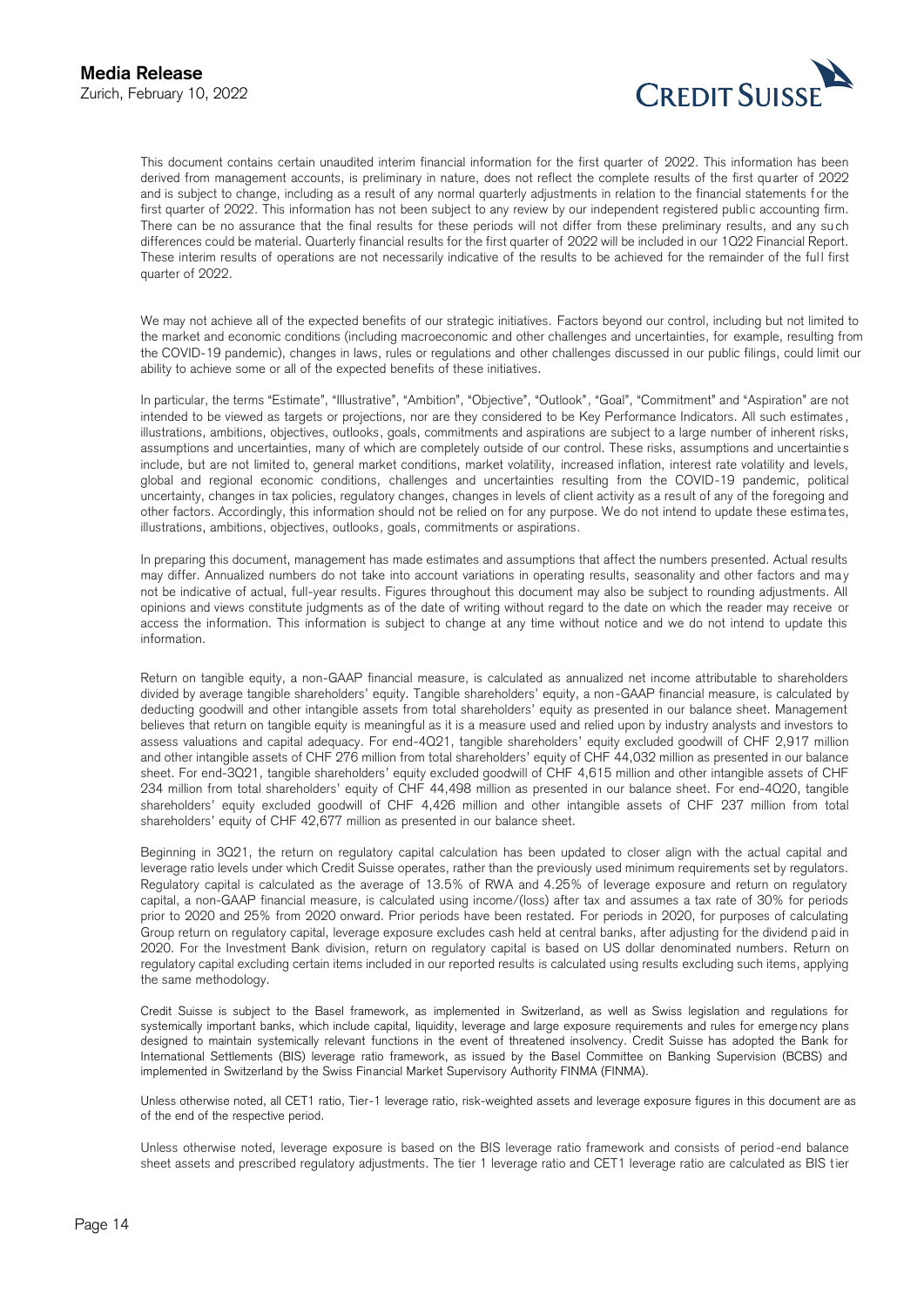

Zurich, February 10, 2022<br>1 capital and CET1 capital, respectively, divided by period end leverage exposure. Unless otherwise noted, for periods in 2020, leverage exposure excludes cash held at central banks, after adjusting for the dividend paid in 2020.

 Client business volume includes assets under management, custody assets (including assets under custody and commercial assets) and net loans.

 References to Wealth Management mean SUB PC, IWM and APAC or their combined results. References to Wealth Management-related mean SUB, IWM, APAC and AM or their combined results.

 Investors and others should note that we announce important company information (including quarterly earnings releases and financial reports as well as our annual sustainability report) to the investing public using press releases, SEC and Swiss ad hoc filings, our website and public conference calls and webcasts. We also routinely use our Twitter account @creditsuisse [\(https://twitter.com/creditsuisse\)](https://twitter.com/creditsuisse), our LinkedIn account [\(https://www.linkedin.com/company/credit-suisse/\)](https://www.linkedin.com/company/credit-suisse/), our Instagram accounts [\(https://www.instagram.com/creditsuisse\\_careers/ a](https://www.instagram.com/creditsuisse_careers/)nd [https://www.instagram.com/creditsuisse\\_ch/\)](https://www.instagram.com/creditsuisse_ch/), our Facebook account [\(https://www.facebook.com/creditsuisse/\)](https://www.facebook.com/creditsuisse/) and other social media channels as additional means to disclose public information, including to excerpt key messages from our public disclosures. We may share or retweet such messages through certain of our regional accounts, including through Twitter at @csschweiz [\(https://twitter.com/csschweiz\)](https://twitter.com/csschweiz) and @csapac [\(https://twitter.com/csapac\)](https://twitter.com/csapac). Investors and others should take care to consider such abbreviated messages in the context of the disclosures from which they are excerpted. The information we post on these social media accounts is not a part of this document.

Information referenced in this document, whether via website links or otherwise, is not incorporated into this document.

 Certain material in this document has been prepared by Credit Suisse on the basis of publicly available information, internally developed data and other third-party sources believed to be reliable. Credit Suisse has not sought to independently verify information obtained from public and third-party sources and makes no representations or warranties as to accuracy, completeness or reliability of such information.

In various tables, use of "–" indicates not meaningful or not applicable.

The English language version of this document is the controlling version.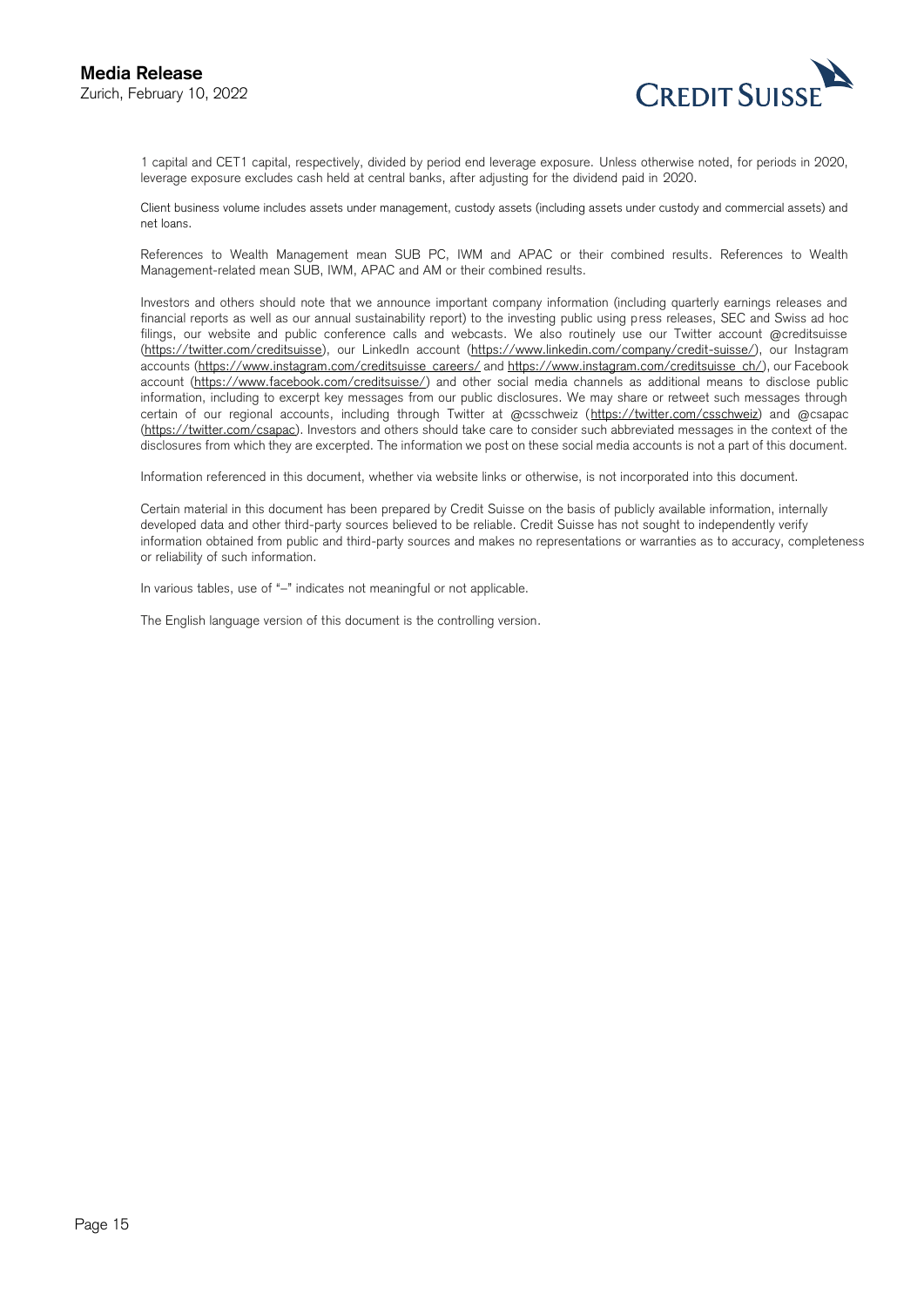

# Appendix

**Key metrics** 

|                                                          |         |          | in $/$ end of |                          | % change                 |         | in $/$ end of | % change                 |
|----------------------------------------------------------|---------|----------|---------------|--------------------------|--------------------------|---------|---------------|--------------------------|
|                                                          | 4021    | 3021     | 4020          | $Q_0Q$                   | YoY                      | 2021    | 2020          | YoY                      |
| Credit Suisse Group results (CHF million)                |         |          |               |                          |                          |         |               |                          |
| Net revenues                                             | 4.582   | 5,437    | 5,221         | (16)                     | (12)                     | 22,696  | 22,389        | $\overline{1}$           |
| Provision for credit losses                              | (20)    | (144)    | 138           | (86)                     | $\overline{\phantom{0}}$ | 4,205   | 1,096         | 284                      |
| Compensation and benefits                                | 2,145   | 2,255    | 2,539         | (5)                      | (16)                     | 8,963   | 9,890         | (9)                      |
| General and administrative expenses                      | 2.104   | 2,012    | 2,279         | 5                        | (8)                      | 7.081   | 6,523         | 9                        |
| Commission expenses                                      | 283     | 306      | 303           | (8)                      | (7)                      | 1,243   | 1,256         | (1)                      |
| Goodwill impairment                                      | 1,623   | $\Omega$ | $\Omega$      | $\overline{\phantom{0}}$ | $\overline{\phantom{0}}$ | 1,623   | $\Omega$      | $\overline{\phantom{0}}$ |
| Restructuring expenses                                   | 33      | $\equiv$ | 50            | $\overline{\phantom{0}}$ | (34)                     | 103     | 157           | (34)                     |
| Total other operating expenses                           | 4,043   | 2,318    | 2,632         | 74                       | 54                       | 10.050  | 7,936         | 27                       |
| <b>Total operating expenses</b>                          | 6,188   | 4,573    | 5,171         | 35                       | 20                       | 19,013  | 17,826        | 7                        |
| Income/(loss) before taxes                               | (1,586) | 1,008    | (88)          | $\overline{\phantom{0}}$ | -                        | (522)   | 3,467         | $\overline{\phantom{m}}$ |
| Net income/(loss) attributable to shareholders           | (2,007) | 434      | (353)         | $\qquad \qquad -$        | 469                      | (1,572) | 2,669         | $\overline{\phantom{0}}$ |
| Statement of operations metrics (%)                      |         |          |               |                          |                          |         |               |                          |
| Return on regulatory capital                             | (12.7)  | 7.9      | (0.7)         | $\overline{\phantom{0}}$ |                          | (1.0)   | 6.9           |                          |
| Balance sheet statistics (CHF million)                   |         |          |               |                          |                          |         |               |                          |
| Total assets                                             | 741,781 | 805,889  | 805,822       | (8)                      | (8)                      | 741,781 | 805,822       | (8)                      |
| Risk-weighted assets                                     | 267.787 | 278.139  | 275,084       | (4)                      | (3)                      | 267,787 | 275,084       | (3)                      |
| Leverage exposure                                        | 875.086 | 923.075  | 799,853       | (5)                      | 9                        | 875.086 | 799,853       | 9                        |
| Assets under management and net new assets (CHF billion) |         |          |               |                          |                          |         |               |                          |
| Assets under management                                  | 1.614.0 | 1,623.0  | 1,511.9       | (0.6)                    | 6.8                      | 1,614.0 | 1,511.9       | 6.8                      |
| Net new assets                                           | 1.6     | 5.6      | 8.4           | (71.4)                   | (81.0)                   | 30.9    | 42.0          | (26.4)                   |
| Basel III regulatory capital and leverage statistics (%) |         |          |               |                          |                          |         |               |                          |
| CET1 ratio                                               | 14.4    | 14.4     | 12.9          | $\overline{\phantom{0}}$ | $\overline{\phantom{0}}$ | 14.4    | 12.9          |                          |
| CET1 leverage ratio                                      | 4.4     | 4.3      | 4.4           | -                        |                          | 4.4     | 4.4           |                          |
| Tier 1 leverage ratio                                    | 6.2     | 6.1      | 6.4           | -                        | $\overline{\phantom{0}}$ | 6.2     | 6.4           |                          |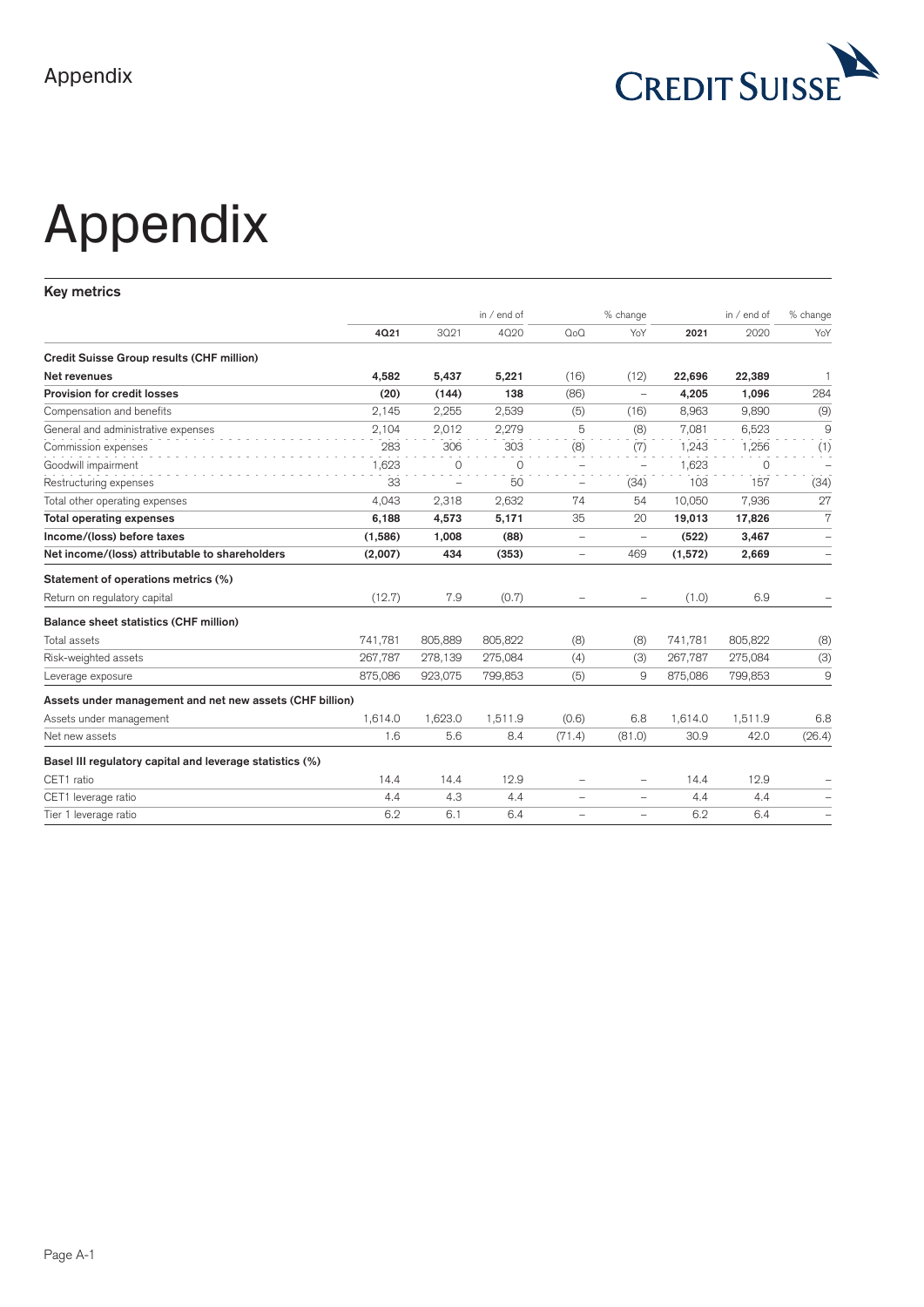

Results excluding certain items included in our reported results are non-GAAP financial measures. Management believes that such results provide a useful presentation of our operating results for purposes of assessing our Group and divisional performance consistently over time, on a basis that excludes items that management does not consider representative of our underlying performance. Provided below is a reconciliation to the most directly comparable US GAAP measures.

| Reconciliation of adjustment items                                                    |              |             |             |          |          |
|---------------------------------------------------------------------------------------|--------------|-------------|-------------|----------|----------|
|                                                                                       |              |             |             |          | Group    |
| in                                                                                    | 4021         | 3021        | 4020        | 2021     | 2020     |
| <b>Results (CHF million)</b>                                                          |              |             |             |          |          |
| Net revenues                                                                          | 4,582        | 5.437       | 5,221       | 22,696   | 22,389   |
| Real estate (gains)/losses                                                            | (224)        | (4)         | (15)        | (232)    | (15)     |
| (Gains)/losses on business sales                                                      | (13)         | 42          | $\mathbf 0$ | 29       | $\circ$  |
| Major litigation recovery                                                             | $\Omega$     | 0           | 0           | (49)     | $\circ$  |
| Valuation adjustment related to major litigation                                      | 0            | 69          | 0           | 69       | $\circ$  |
| <b>Adjusted net revenues</b>                                                          | 4,345        | 5,544       | 5,206       | 22,513   | 22,374   |
| Significant items                                                                     |              |             |             |          |          |
| Gain related to InvestLab transfer                                                    | $\mathbf 0$  | 0           | 0           | 0        | (268)    |
| Gain on equity investment in Allfunds Group                                           | (31)         | (130)       | (127)       | (622)    | (127)    |
| (Gain)/loss on equity investment in SIX Group AG                                      | 70           | $\Omega$    | (158)       | 70       | (158)    |
| Gain on equity investment in Pfandbriefbank                                           | $\mathbf{0}$ | $\mathbf 0$ | 0           | $\circ$  | (134)    |
| Impairment on York Capital Management                                                 | $\circ$      | 113         | 414         | 113      | 414      |
| Adjusted net revenues excluding significant items                                     | 4,384        | 5,527       | 5,335       | 22,074   | 22,101   |
| Archegos                                                                              | $\Omega$     | (23)        | $\Omega$    | 470      | $\Omega$ |
| Adjusted net revenues excluding significant items and Archegos                        | 4,384        | 5,504       | 5,335       | 22,544   | 22,101   |
| <b>Provision for credit losses</b>                                                    | (20)         | (144)       | 138         | 4,205    | 1,096    |
| Archegos                                                                              | 5            | 188         | 0           | (4,307)  | $\Omega$ |
| Provision for credit losses excluding Archegos                                        | (15)         | 44          | 138         | (102)    | 1,096    |
| Total operating expenses                                                              | 6,188        | 4,573       | 5,171       | 19,013   | 17,826   |
| Goodwill impairment                                                                   | (1,623)      | $\mathbf 0$ | $\Omega$    | (1,623)  | $\Omega$ |
| Restructuring expenses                                                                | (33)         |             | (50)        | (103)    | (157)    |
| Major litigation provisions                                                           | (436)        | (495)       | (757)       | (1, 143) | (988)    |
| Expenses related to real estate disposals                                             | (11)         | (3)         | (28)        | (56)     | (51)     |
| Adjusted total operating expenses                                                     | 4,085        | 4,075       | 4,336       | 16,088   | 16,630   |
| Significant items                                                                     |              |             |             |          |          |
| Expenses related to equity investment in Allfunds Group                               | $\circ$      | (1)         | 0           | (20)     | $\circ$  |
| Adjusted total operating expenses excluding significant items                         | 4,085        | 4,074       | 4,336       | 16,068   | 16,630   |
| Archegos                                                                              | (14)         | 24          | $\mathbf 0$ | (21)     | $\circ$  |
| Adjusted total operating expenses excluding significant items and Archegos            | 4,071        | 4,098       | 4,336       | 16,047   | 16,630   |
| Income/(loss) before taxes                                                            | (1,586)      | 1,008       | (88)        | (522)    | 3,467    |
| Adjusted income before taxes                                                          | 280          | 1,613       | 732         | 2,220    | 4,648    |
| Adjusted income before taxes excluding significant items                              | 319          | 1,597       | 861         | 1,801    | 4,375    |
| Adjusted income before taxes excluding significant items and Archegos                 | 328          | 1,362       | 861         | 6,599    | 4,375    |
| Adjusted return on regulatory capital (%)                                             | 2.2          | 12.6        | 6.1         | 4.4      | 9.3      |
| Adjusted return on regulatory capital excluding significant items (%)                 | 2.6          | 12.4        | 7.1         | 3.5      | 8.7      |
| Adjusted return on regulatory capital excluding significant items<br>and Archegos (%) | 2.6          | 10.6        | 7.1         | 13.0     | 8.7      |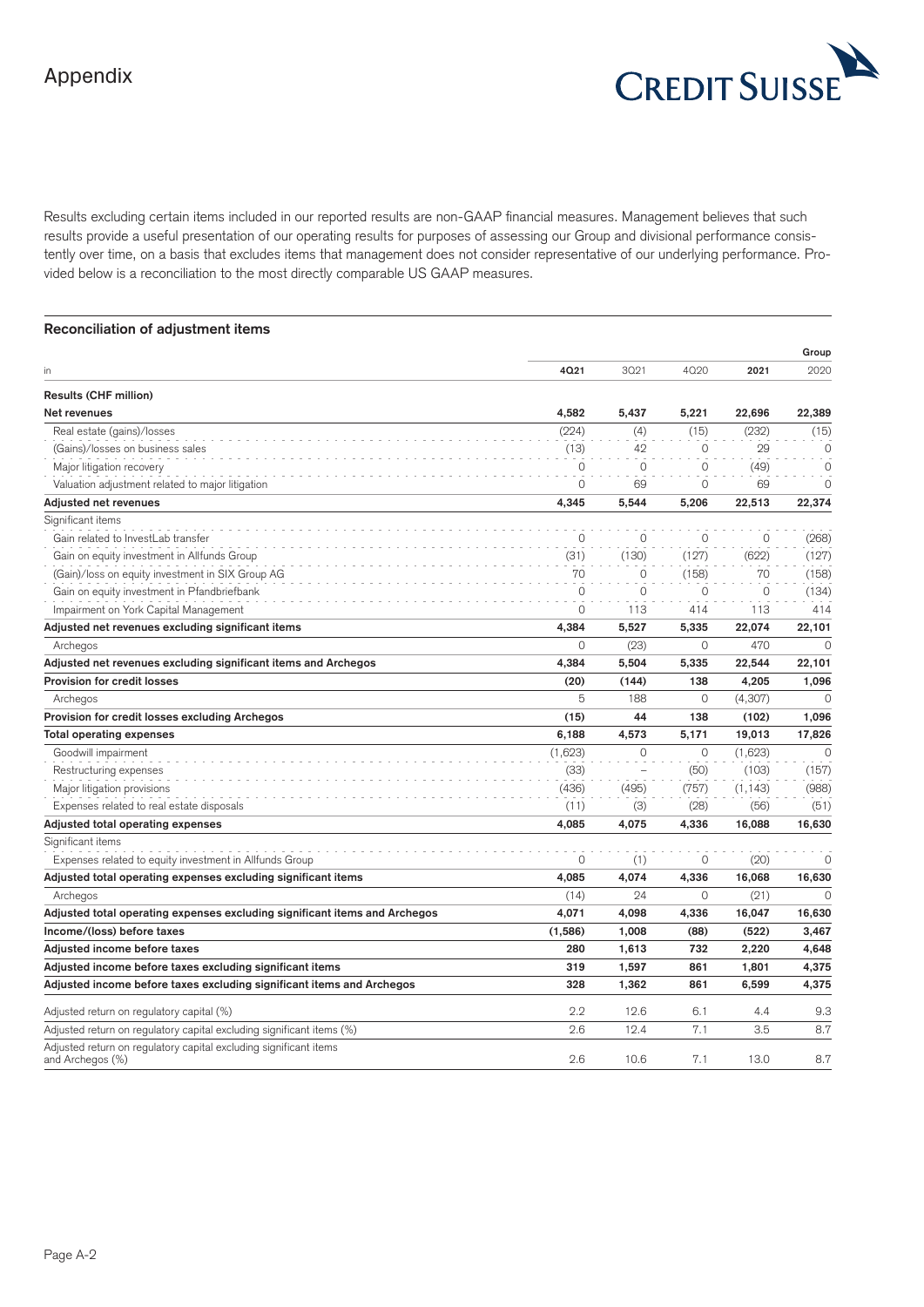

# **Swiss Universal Bank**

|                                              |       | in $/$ end of |       |                          | % change                 |       | in $/$ end of | % change                 |
|----------------------------------------------|-------|---------------|-------|--------------------------|--------------------------|-------|---------------|--------------------------|
|                                              | 4Q21  | 3021          | 4020  | $Q_0Q$                   | YoY                      | 2021  | 2020          | YoY                      |
| <b>Results (CHF million)</b>                 |       |               |       |                          |                          |       |               |                          |
| Net revenues                                 | 1,484 | 1,391         | 1,393 | 7                        | 7                        | 5,801 | 5,615         | 3                        |
| of which Private Clients                     | 889   | 724           | 750   | 23                       | 19                       | 3.068 | 3.055         | $\circ$                  |
| of which Corporate & Institutional Clients   | 595   | 667           | 643   | (11)                     | (7)                      | 2,733 | 2,560         | 7                        |
| Provision for credit losses                  | (3)   | 4             | 66    | $\overline{\phantom{0}}$ | $\overline{\phantom{a}}$ | 6     | 270           | (98)                     |
| <b>Total operating expenses</b>              | 771   | 764           | 840   |                          | (8)                      | 3,066 | 3,241         | (5)                      |
| Income before taxes                          | 716   | 623           | 487   | 15                       | 47                       | 2,729 | 2,104         | 30                       |
| of which Private Clients                     | 424   | 270           | 257   | 57                       | 65                       | 1,234 | 1,080         | 14                       |
| of which Corporate & Institutional Clients   | 292   | 353           | 230   | (17)                     | 27                       | 1,495 | 1,024         | 46                       |
| Metrics (%)                                  |       |               |       |                          |                          |       |               |                          |
| Return on regulatory capital                 | 18.1  | 15.6          | 12.4  | -                        | $\overline{\phantom{0}}$ | 17.1  | 13.4          |                          |
| Cost/income ratio                            | 52.0  | 54.9          | 60.3  | $\overline{\phantom{0}}$ | $\qquad \qquad -$        | 52.9  | 57.7          |                          |
| <b>Private Clients</b>                       |       |               |       |                          |                          |       |               |                          |
| Assets under management (CHF billion)        | 217.5 | 217.3         | 208.6 | 0.1                      | 4.3                      | 217.5 | 208.6         | 4.3                      |
| Net new assets (CHF billion)                 | (1.8) | 1.9           | (2.1) | $\overline{\phantom{0}}$ | $\qquad \qquad -$        | 1.4   | (5.9)         |                          |
| Gross margin (annualized) (bp)               | 163   | 133           | 146   | $\overline{\phantom{0}}$ | $\qquad \qquad -$        | 143   | 149           | $\overline{\phantom{0}}$ |
| Net margin (annualized) (bp)                 | 78    | 50            | 50    | $\overline{\phantom{0}}$ | $\qquad \qquad -$        | 58    | 53            | -                        |
| <b>Corporate &amp; Institutional Clients</b> |       |               |       |                          |                          |       |               |                          |
| Assets under management (CHF billion)        | 513.5 | 506.3         | 462.6 | 1.4                      | 11.0                     | 513.5 | 462.6         | 11.0                     |
| Net new assets (CHF billion)                 | 0.1   | (0.4)         | 3.8   | -                        |                          | 5.1   | 13.7          |                          |

|                                                                          |                   |                          | <b>Private Clients</b>   |                          |                          | Corporate & Institutional Clients |             | <b>Swiss Universal Bank</b> |          |
|--------------------------------------------------------------------------|-------------------|--------------------------|--------------------------|--------------------------|--------------------------|-----------------------------------|-------------|-----------------------------|----------|
| in                                                                       | 4Q21              | 3021                     | 4020                     | 4Q21                     | 3021                     | 4020                              | 4Q21        | 3021                        | 4020     |
| <b>Results (CHF million)</b>                                             |                   |                          |                          |                          |                          |                                   |             |                             |          |
| Net revenues                                                             | 889               | 724                      | 750                      | 595                      | 667                      | 643                               | 1.484       | 1.391                       | 1,393    |
| Real estate (gains)/losses                                               | (205)             | (4)                      | (15)                     | $\circ$                  | $\Omega$                 | $\Omega$                          | (205)       | (4)                         | (15)     |
| (Gains)/losses on business sales                                         | $\circ$           | 6                        | $\mathbf 0$              | $\circ$                  | $\circ$                  | $\circ$                           | $\mathbf 0$ | 6                           | $\Omega$ |
| Adjusted net revenues                                                    | 684               | 726                      | 735                      | 595                      | 667                      | 643                               | 1,279       | 1,393                       | 1,378    |
| Significant items                                                        |                   |                          |                          |                          |                          |                                   |             |                             |          |
| Gain on equity investment in Allfunds Group                              | $\circ$           | $\circ$                  | 0                        | (9)                      | (39)                     | (38)                              | (9)         | (39)                        | (38)     |
| (Gain)/loss on equity investment in SIX Group AG                         | 21                | 0                        | (47)                     | 22                       | 0                        | (50)                              | 43          | 0                           | (97)     |
| Adjusted net revenues excluding significant items                        | 705               | 726                      | 688                      | 608                      | 628                      | 555                               | 1,313       | 1,354                       | 1,243    |
| Provision for credit losses                                              | 11                | 9                        | 17                       | (14)                     | (5)                      | 49                                | (3)         | 4                           | 66       |
| Total operating expenses                                                 | 454               | 445                      | 476                      | 317                      | 319                      | 364                               | 771         | 764                         | 840      |
| Restructuring expenses                                                   | $\Omega$          | ÷                        |                          | $\Omega$                 | ÷                        | (4)                               | $\Omega$    | $\overline{\phantom{a}}$    | (3)      |
| Major litigation provisions                                              | $\circ$           | 0                        | $\circ$                  | (1)                      | 0                        | (44)                              | (1)         | 0                           | (44)     |
| Expenses related to real estate disposals                                | 0                 | 0                        | (3)                      | 0                        | 0                        | $\circ$                           | 0           | 0                           | (3)      |
| Adjusted total operating expenses                                        | 454               | 445                      | 474                      | 316                      | 319                      | 316                               | 770         | 764                         | 790      |
| Income before taxes                                                      | 424               | 270                      | 257                      | 292                      | 353                      | 230                               | 716         | 623                         | 487      |
| Adjusted income before taxes                                             | 219               | 272                      | 244                      | 293                      | 353                      | 278                               | 512         | 625                         | 522      |
| Adjusted income before taxes<br>excluding significant items              | 240               | 272                      | 197                      | 306                      | 314                      | 190                               | 546         | 586                         | 387      |
| Adjusted return on regulatory capital (%)                                | $\qquad \qquad -$ | $\overline{\phantom{0}}$ | $\overline{\phantom{0}}$ | $\overline{\phantom{0}}$ | $\overline{\phantom{0}}$ | $\overline{\phantom{0}}$          | 12.9        | 15.6                        | 13.3     |
| Adjusted return on regulatory capital<br>excluding significant items (%) |                   |                          |                          |                          |                          |                                   | 13.8        | 14.6                        | 9.9      |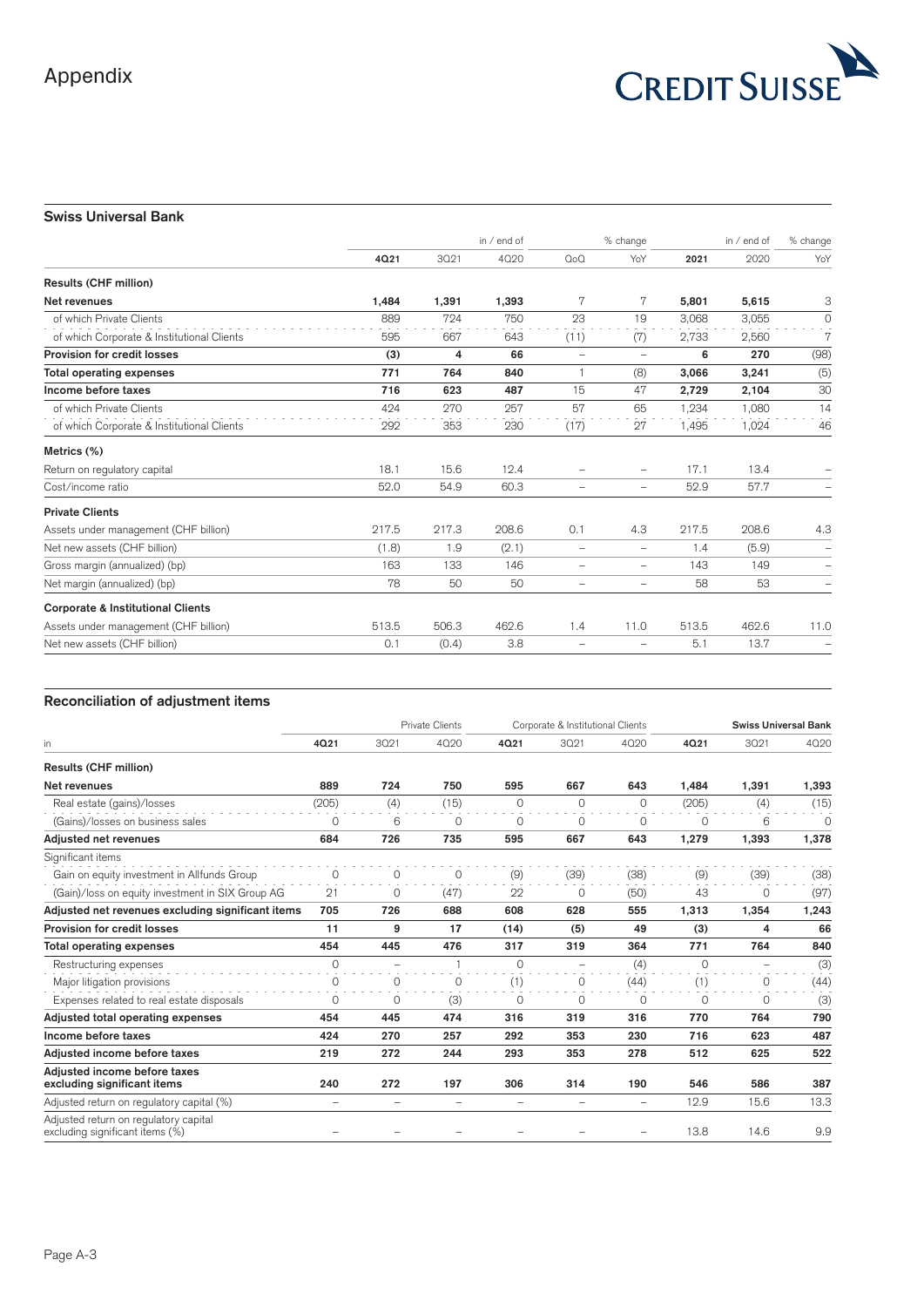

# **Reconciliation of adjustment items (continued)**

|                                                                       | <b>Private Clients</b>   |                          | Corporate &<br>Institutional Clients | <b>Swiss</b><br>Universal Bank |          |          |
|-----------------------------------------------------------------------|--------------------------|--------------------------|--------------------------------------|--------------------------------|----------|----------|
| in                                                                    | 2021                     | 2020                     | 2021                                 | 2020                           | 2021     | 2020     |
| Results (CHF million)                                                 |                          |                          |                                      |                                |          |          |
| Net revenues                                                          | 3,068                    | 3.055                    | 2,733                                | 2,560                          | 5,801    | 5,615    |
| Real estate (gains)/losses                                            | (213)                    | (15)                     | $\Omega$                             | $\Omega$                       | (213)    | (15)     |
| (Gains)/losses on business sales                                      | 6                        | $\Omega$                 | $\Omega$                             | $\Omega$                       | 6        | $\Omega$ |
| Major litigation recovery                                             | $\circ$                  | $\Omega$                 | (49)                                 | $\Omega$                       | (49)     | $\Omega$ |
| Adjusted net revenues                                                 | 2,861                    | 3,040                    | 2,684                                | 2,560                          | 5,545    | 5,600    |
| Significant items                                                     |                          |                          |                                      |                                |          |          |
| Gain related to InvestLab transfer                                    | $\Omega$                 | $\Omega$                 | $\Omega$                             | (25)                           | 0        | (25)     |
| Gain on equity investment in Allfunds Group                           | 0                        | $\Omega$                 | (186)                                | (38)                           | (186)    | (38)     |
| (Gain)/loss on equity investment in SIX Group AG                      | 21                       | (47)                     | 22                                   | (50)                           | 43       | (97)     |
| Gain on equity investment in Pfandbriefbank                           | $\Omega$                 | (134)                    | $\Omega$                             | $\Omega$                       | $\Omega$ | (134)    |
| Adjusted net revenues excluding significant items                     | 2,882                    | 2,859                    | 2,520                                | 2,447                          | 5,402    | 5,306    |
| Provision for credit losses                                           | 30                       | 62                       | (24)                                 | 208                            | 6        | 270      |
| <b>Total operating expenses</b>                                       | 1,804                    | 1,913                    | 1,262                                | 1,328                          | 3,066    | 3,241    |
| Restructuring expenses                                                | (6)                      | (35)                     | (8)                                  | (9)                            | (14)     | (44)     |
| Major litigation provisions                                           | $\Omega$                 | $\Omega$                 | (1)                                  | (45)                           | (1)      | (45)     |
| Expenses related to real estate disposals                             | (4)                      | (3)                      | 0                                    | 0                              | (4)      | (3)      |
| Adjusted total operating expenses                                     | 1.794                    | 1.875                    | 1.253                                | 1.274                          | 3.047    | 3,149    |
| Significant items                                                     |                          |                          |                                      |                                |          |          |
| Expenses related to equity investment in Allfunds Group               | $\circ$                  | $\Omega$                 | (6)                                  | 0                              | (6)      | $\circ$  |
| Adjusted total operating expenses excluding significant items         | 1.794                    | 1,875                    | 1,247                                | 1,274                          | 3,041    | 3,149    |
| Income before taxes                                                   | 1,234                    | 1.080                    | 1,495                                | 1,024                          | 2.729    | 2,104    |
| Adjusted income before taxes                                          | 1.037                    | 1.103                    | 1.455                                | 1.078                          | 2.492    | 2,181    |
| Adjusted income before taxes excluding significant items              | 1,058                    | 922                      | 1,297                                | 965                            | 2,355    | 1,887    |
| Adjusted return on regulatory capital (%)                             | $\overline{\phantom{0}}$ | $\overline{\phantom{0}}$ | ÷                                    | $\qquad \qquad -$              | 15.6     | 13.9     |
| Adjusted return on regulatory capital excluding significant items (%) | $\overline{\phantom{0}}$ | ÷,                       | $\overline{\phantom{0}}$             | $\overline{\phantom{a}}$       | 14.8     | 12.0     |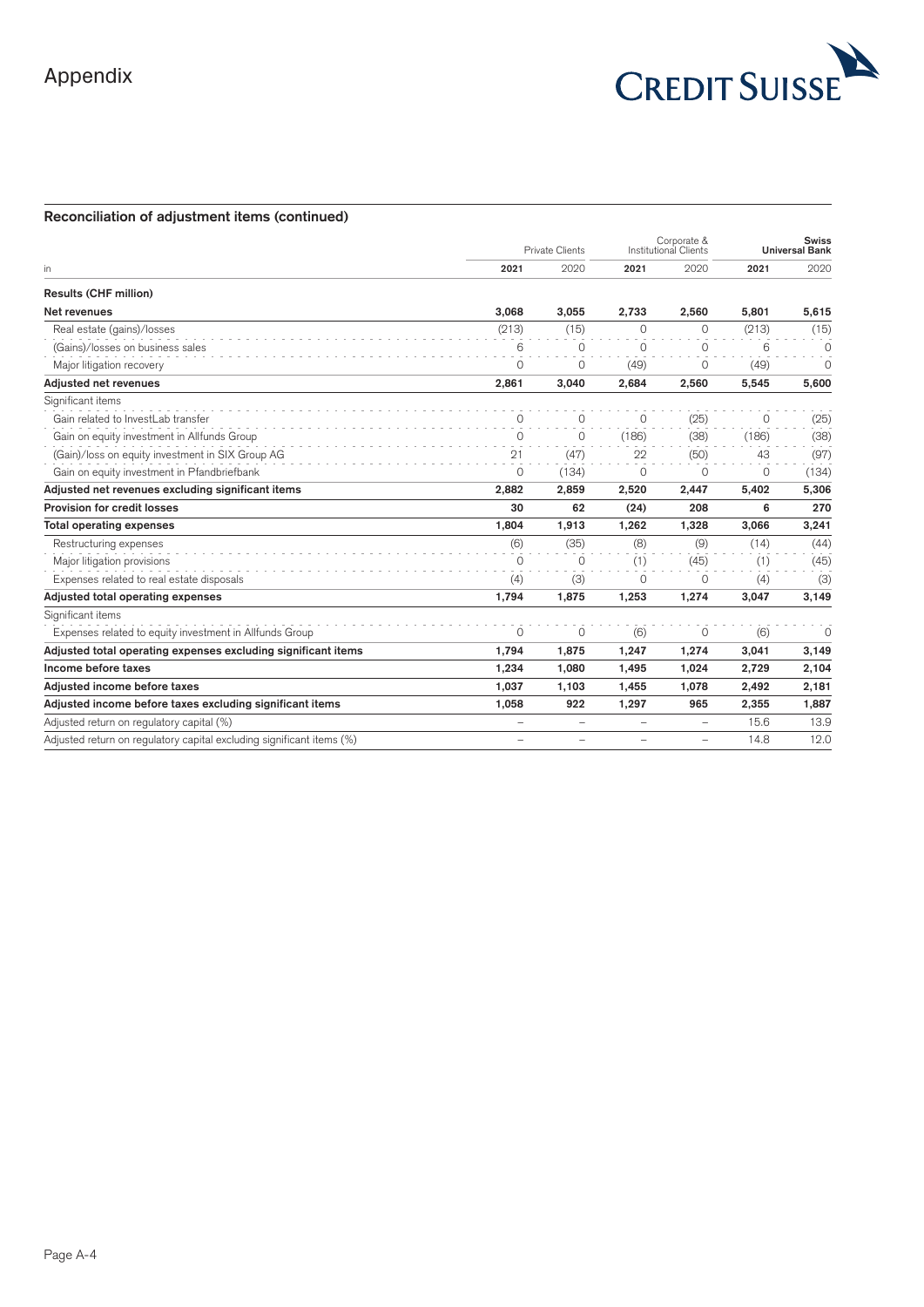

# **International Wealth Management**

|                                       |       |       | in / end of | % change         |                          | in $/$ end of |       | % change                 |
|---------------------------------------|-------|-------|-------------|------------------|--------------------------|---------------|-------|--------------------------|
|                                       | 4Q21  | 3021  | 4020        | Q <sub>0</sub> Q | YoY                      | 2021          | 2020  | YoY                      |
| Results (CHF million)                 |       |       |             |                  |                          |               |       |                          |
| Net revenues                          | 716   | 829   | 974         | (14)             | (26)                     | 3,462         | 3,747 | (8)                      |
| Provision for credit losses           | (1)   | 12    | 31          |                  |                          | (14)          | 110   | $\overline{\phantom{0}}$ |
| <b>Total operating expenses</b>       | 682   | 624   | 650         | 9                | 5                        | 2,500         | 2,546 | (2)                      |
| Income before taxes                   | 35    | 193   | 293         | (82)             | (88)                     | 976           | 1,091 | (11)                     |
| Metrics (%)                           |       |       |             |                  |                          |               |       |                          |
| Return on regulatory capital          | 2.4   | 12.6  | 19.7        |                  | $\qquad \qquad$          | 16.2          | 18.4  |                          |
| Cost/income ratio                     | 95.3  | 75.3  | 66.7        |                  | $\overline{\phantom{m}}$ | 72.2          | 67.9  |                          |
| Assets under management (CHF billion) | 390.7 | 395.7 | 365.4       | (1.3)            | 6.9                      | 390.7         | 365.4 | 6.9                      |
| Net new assets (CHF billion)          | 2.7   | 1.4   | 4.3         |                  | $\qquad \qquad$          | 11.0          | 16.7  |                          |
| Gross margin (annualized) (bp)        | 73    | 84    | 109         |                  |                          | 89            | 107   |                          |
| Net margin (annualized) (bp)          | 4     | 20    | 33          |                  | $\qquad \qquad -$        | 25            | 31    |                          |

|                                                                       |          |                   | <b>International Wealth Management</b> |          |          |
|-----------------------------------------------------------------------|----------|-------------------|----------------------------------------|----------|----------|
| in                                                                    | 4021     | 3021              | 4020                                   | 2021     | 2020     |
| <b>Results (CHF million)</b>                                          |          |                   |                                        |          |          |
| Net revenues                                                          | 716      | 829               | 974                                    | 3,462    | 3,747    |
| Real estate (gains)/losses                                            | (19)     | $\Omega$          | $\Omega$                               | (19)     | 0        |
| (Gains)/losses on business sales                                      | (17)     | 35                | $\circ$                                | 18       | $\Omega$ |
| Adjusted net revenues                                                 | 680      | 864               | 974                                    | 3,461    | 3,747    |
| Significant items                                                     |          |                   |                                        |          |          |
| Gain related to InvestLab transfer                                    | $\Omega$ | $\Omega$          | $\Omega$                               | $\Omega$ | (15)     |
| Gain on equity investment in Allfunds Group                           | (12)     | (52)              | (51)                                   | (249)    | (51)     |
| (Gain)/loss on equity investment in SIX Group AG                      | 27       | 0                 | (61)                                   | 27       | (61)     |
| Adjusted net revenues excluding significant items                     | 695      | 812               | 862                                    | 3,239    | 3,620    |
| Provision for credit losses                                           | (1)      | 12                | 31                                     | (14)     | 110      |
| <b>Total operating expenses</b>                                       | 682      | 624               | 650                                    | 2,500    | 2,546    |
| Restructuring expenses                                                | (7)      | $\qquad \qquad -$ | (21)                                   | (12)     | (37)     |
| Major litigation provisions                                           | (2)      | $\circ$           | (1)                                    | 9        | 11       |
| Expenses related to real estate disposals                             | (2)      | 0                 | (3)                                    | (7)      | (5)      |
| Adjusted total operating expenses                                     | 671      | 624               | 625                                    | 2,490    | 2,515    |
| Significant items                                                     |          |                   |                                        |          |          |
| Expenses related to equity investment in Allfunds Group               | $\Omega$ | $\Omega$          | $\circ$                                | (7)      | $\circ$  |
| Adjusted total operating expenses excluding significant items         | 671      | 624               | 625                                    | 2,483    | 2,515    |
| Income before taxes                                                   | 35       | 193               | 293                                    | 976      | 1,091    |
| Adjusted income before taxes                                          | 10       | 228               | 318                                    | 985      | 1,122    |
| Adjusted income before taxes excluding significant items              | 25       | 176               | 206                                    | 770      | 995      |
| Adjusted return on regulatory capital (%)                             | 0.7      | 14.8              | 21.4                                   | 16.3     | 18.9     |
| Adjusted return on regulatory capital excluding significant items (%) | 1.8      | 11.5              | 13.8                                   | 12.8     | 16.8     |
|                                                                       |          |                   |                                        |          |          |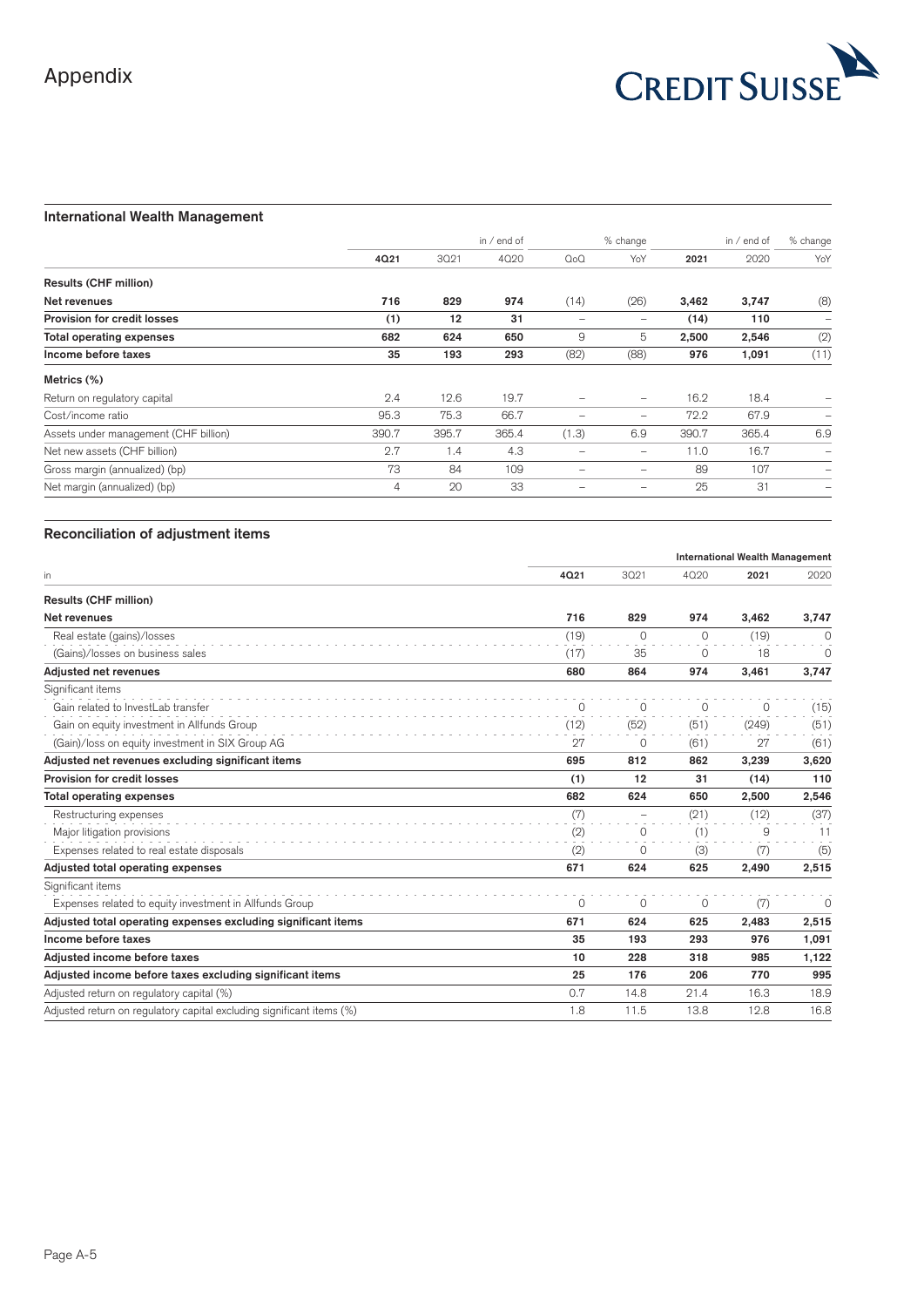

# **Asia Pacific**

|                                       |       |                | in / end of    | % change                 |                          | in / end of |       | % change |
|---------------------------------------|-------|----------------|----------------|--------------------------|--------------------------|-------------|-------|----------|
|                                       | 4021  | 3021           | 4020           | $Q_0Q$                   | YoY                      | 2021        | 2020  | YoY      |
| <b>Results (CHF million)</b>          |       |                |                |                          |                          |             |       |          |
| Net revenues                          | 613   | 771            | 784            | (20)                     | (22)                     | 3,242       | 3,155 | 3        |
| Provision for credit losses           | (13)  | $\overline{7}$ | 6              | $\overline{\phantom{m}}$ | $\qquad \qquad -$        | 27          | 236   | (89)     |
| <b>Total operating expenses</b>       | 634   | 536            | 541            | 18                       | 17                       | 2,221       | 2,091 | 6        |
| Income/(loss) before taxes            | (8)   | 228            | 237            | -                        | $\qquad \qquad -$        | 994         | 828   | 20       |
| Metrics (%)                           |       |                |                |                          |                          |             |       |          |
| Return on regulatory capital          | (0.7) | 19.2           | 21.1           |                          | $\overline{\phantom{0}}$ | 21.3        | 17.1  |          |
| Cost/income ratio                     | 103.4 | 69.5           | 69.0           | $\overline{\phantom{0}}$ | $\qquad \qquad -$        | 68.5        | 66.3  |          |
| Assets under management (CHF billion) | 218.8 | 230.1          | 221.3          | (4.9)                    | (1.1)                    | 218.8       | 221.3 | (1.1)    |
| Net new assets (CHF billion)          | (2.9) | 2.9            | (1.1)          | -                        | $\overline{\phantom{m}}$ | (1.1)       | 8.6   |          |
| Gross margin (annualized) (bp)        | 108   | 134            | 141            | $\overline{\phantom{0}}$ | $\overline{\phantom{0}}$ | 141         | 147   |          |
| Net margin (annualized) (bp)          | (1)   | 40             | 43             | $\overline{\phantom{0}}$ | $\overline{\phantom{0}}$ | 43          | 39    |          |
| Results (USD million)                 |       |                |                |                          |                          |             |       |          |
| Net revenues                          | 671   | 837            | 871            | (20)                     | (23)                     | 3,548       | 3,378 | 5        |
| <b>Provision for credit losses</b>    | (14)  | $\overline{7}$ | $\overline{7}$ | $\qquad \qquad -$        | $\overline{\phantom{m}}$ | 29          | 248   | (88)     |
| <b>Total operating expenses</b>       | 694   | 583            | 600            | 19                       | 16                       | 2,431       | 2,241 | 8        |
| Income/(loss) before taxes            | (9)   | 247            | 264            |                          | $\overline{\phantom{0}}$ | 1,088       | 889   | 22       |

| 4Q21    | 3021              |          |         |          |
|---------|-------------------|----------|---------|----------|
|         |                   | 4020     | 2021    | 2020     |
|         |                   |          |         |          |
| 613     | 771               | 784      | 3,242   | 3,155    |
|         |                   |          |         |          |
| $\circ$ | $\circ$           | 0        | $\circ$ | (25)     |
| (10)    | (39)              | (38)     | (187)   | (38)     |
| 603     | 732               | 746      | 3,055   | 3,092    |
| (13)    | $\overline{7}$    | 6        | 27      | 236      |
| 634     | 536               | 541      | 2,221   | 2,091    |
| (103)   | $\Omega$          | $\Omega$ | (103)   | $\Omega$ |
| 0       | $\qquad \qquad -$ | (2)      | (4)     | (4)      |
| 531     | 536               | 539      | 2,114   | 2,087    |
|         |                   |          |         |          |
| $\circ$ | (1)               | $\circ$  | (7)     | $\circ$  |
| 531     | 535               | 539      | 2,107   | 2,087    |
| (8)     | 228               | 237      | 994     | 828      |
| 95      | 228               | 239      | 1,101   | 832      |
| 85      | 190               | 201      | 921     | 769      |
| 8.5     | 19.2              | 21.2     | 23.6    | 17.2     |
| 7.7     | 16.0              | 17.8     | 19.7    | 15.9     |
|         |                   |          |         |          |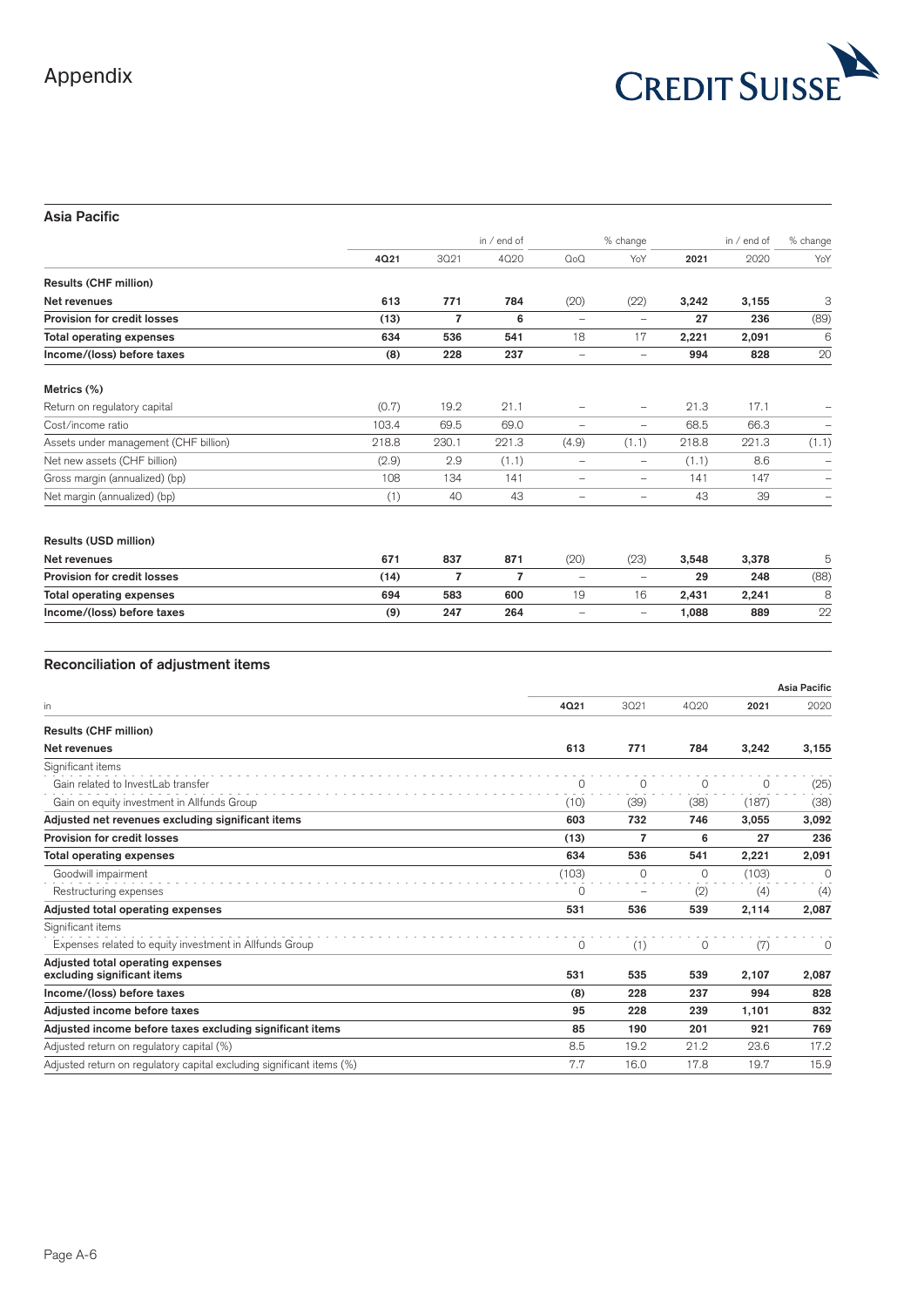

|          |                   |      |       | <b>Asia Pacific</b> |
|----------|-------------------|------|-------|---------------------|
| 4Q21     | 3021              | 4020 | 2021  | 2020                |
|          |                   |      |       |                     |
| 671      | 837               | 871  | 3,548 | 3,378               |
|          |                   |      |       |                     |
| 0        | 0                 | 0    | 0     | (26)                |
| (10)     | (42)              | (43) | (203) | (43)                |
| 661      | 795               | 828  | 3,345 | 3,309               |
| (14)     | $\overline{7}$    | 7    | 29    | 248                 |
| 694      | 583               | 600  | 2,431 | 2,241               |
| $\Omega$ | $\qquad \qquad -$ | (1)  | (4)   | (4)                 |
| 581      | 583               | 599  | 2,314 | 2,237               |
|          |                   |      |       |                     |
| 0        | (1)               | 0    | (7)   | $\circ$             |
|          |                   |      |       |                     |
|          |                   |      |       | 2,237               |
| (9)      | 247               | 264  | 1,088 | 889                 |
| 104      | 247               | 265  | 1,205 | 893                 |
| 94       | 206               | 222  | 1,009 | 824                 |
| 8.6      | 19.4              | 21.2 | 23.7  | 17.3                |
| 7.7      | 16.1              | 17.8 | 19.8  | 15.9                |
|          | 581               | 582  | 599   | 2,307               |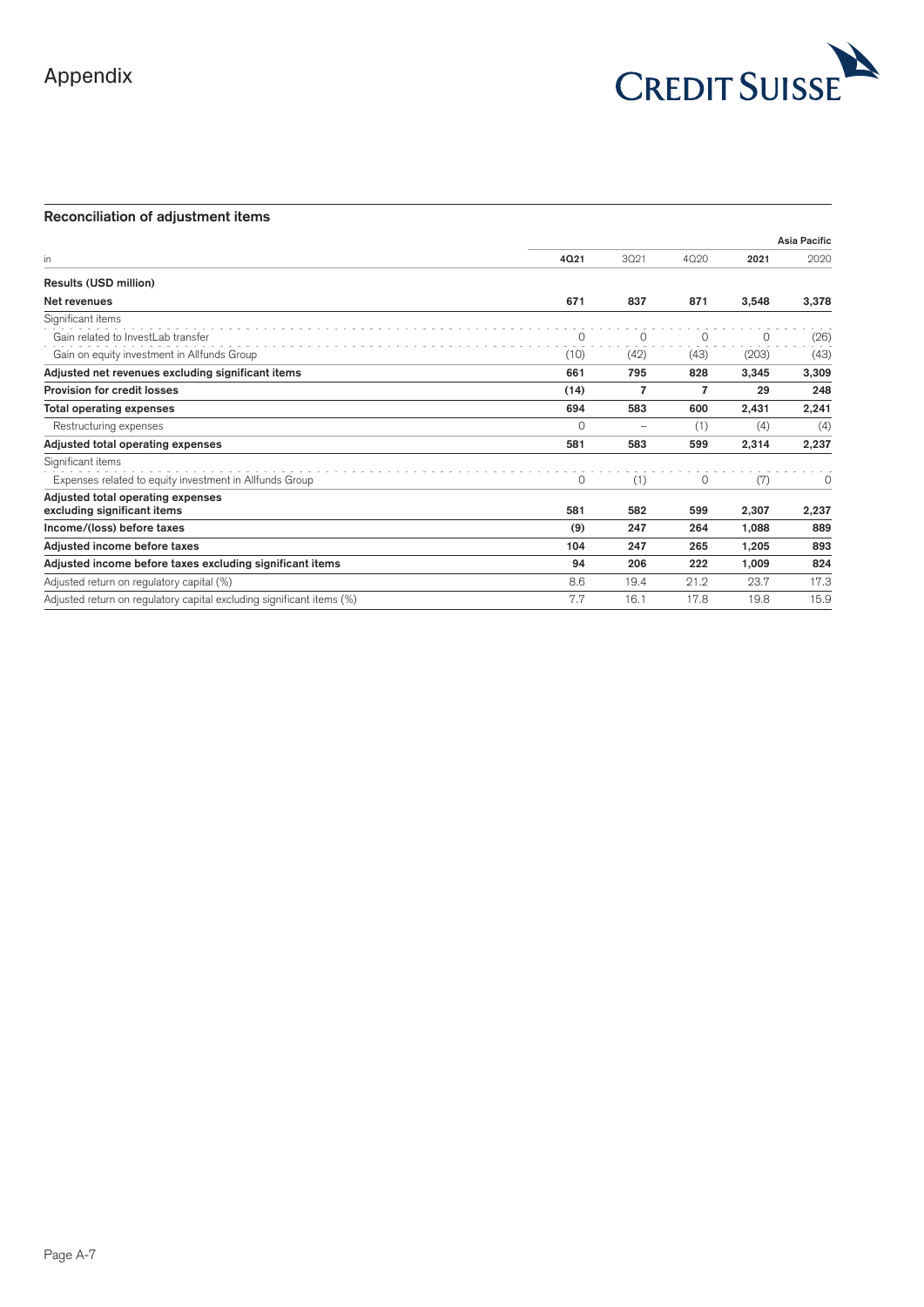

# **Asset Management**

|                                    |      |                | in $/$ end of |                          | % change                 | in / end of |       | % change     |
|------------------------------------|------|----------------|---------------|--------------------------|--------------------------|-------------|-------|--------------|
|                                    | 4021 | 3021           | 4020          | $Q_0Q$                   | YoY                      | 2021        | 2020  | YoY          |
| <b>Results (CHF million)</b>       |      |                |               |                          |                          |             |       |              |
| Net revenues                       | 387  | 279            | (22)          | 39                       | $\qquad \qquad -$        | 1,456       | 1,090 | 34           |
| <b>Provision for credit losses</b> | (2)  |                | (6)           | $\overline{\phantom{a}}$ | (67)                     | 0           | 0     | -            |
| <b>Total operating expenses</b>    | 310  | 276            | 289           | 12                       |                          | 1.156       | 1,129 | $\mathbf{2}$ |
| Income/(loss) before taxes         | 79   | $\overline{2}$ | (305)         | -                        | $\overline{\phantom{a}}$ | 300         | (39)  |              |
| Metrics (%)                        |      |                |               |                          |                          |             |       |              |
| Return on regulatory capital       | 38.5 | 1.2            | (124.4)       |                          | $\overline{\phantom{m}}$ | 33.9        | (4.0) |              |
| Cost/income ratio                  | 80.1 | 98.9           | -             |                          | $\overline{\phantom{a}}$ | 79.4        | 103.6 | -            |

|                                                                       |          |                |          |         | <b>Asset Management</b> |  |
|-----------------------------------------------------------------------|----------|----------------|----------|---------|-------------------------|--|
| in                                                                    | 4021     | 3021           | 4020     | 2021    | 2020                    |  |
| <b>Results (CHF million)</b>                                          |          |                |          |         |                         |  |
| Net revenues                                                          | 387      | 279            | (22)     | 1,456   | 1,090                   |  |
| Significant items                                                     |          |                |          |         |                         |  |
| Gain related to InvestLab transfer                                    |          | $\Omega$       | $\Omega$ | $\circ$ | (203)                   |  |
| Impairment on York Capital Management                                 | 0        | 113            | 414      | 113     | 414                     |  |
| Adjusted net revenues excluding significant items                     | 387      | 392            | 392      | 1,569   | 1,301                   |  |
| Provision for credit losses                                           | (2)      |                | (6)      | 0       | $\Omega$                |  |
| <b>Total operating expenses</b>                                       | 310      | 276            | 289      | 1,156   | 1,129                   |  |
| Restructuring expenses                                                | $\Omega$ |                | (5)      | (3)     | (18)                    |  |
| Expenses related to real estate disposals                             | $\Omega$ | $\Omega$       | (1)      | (1)     | (2)                     |  |
| Adjusted total operating expenses                                     | 310      | 276            | 283      | 1,152   | 1,109                   |  |
| Income/(loss) before taxes                                            | 79       | $\overline{2}$ | (305)    | 300     | (39)                    |  |
| Adjusted income/(loss) before taxes                                   | 79       | $\overline{2}$ | (299)    | 304     | (19)                    |  |
| Adjusted income before taxes excluding significant items              | 79       | 115            | 115      | 417     | 192                     |  |
| Adjusted return on regulatory capital (%)                             | 38.7     | 1.2            | (122.1)  | 34.5    | (2.0)                   |  |
| Adjusted return on regulatory capital excluding significant items (%) | 38.7     | 52.1           | 47.0     | 47.3    | 19.4                    |  |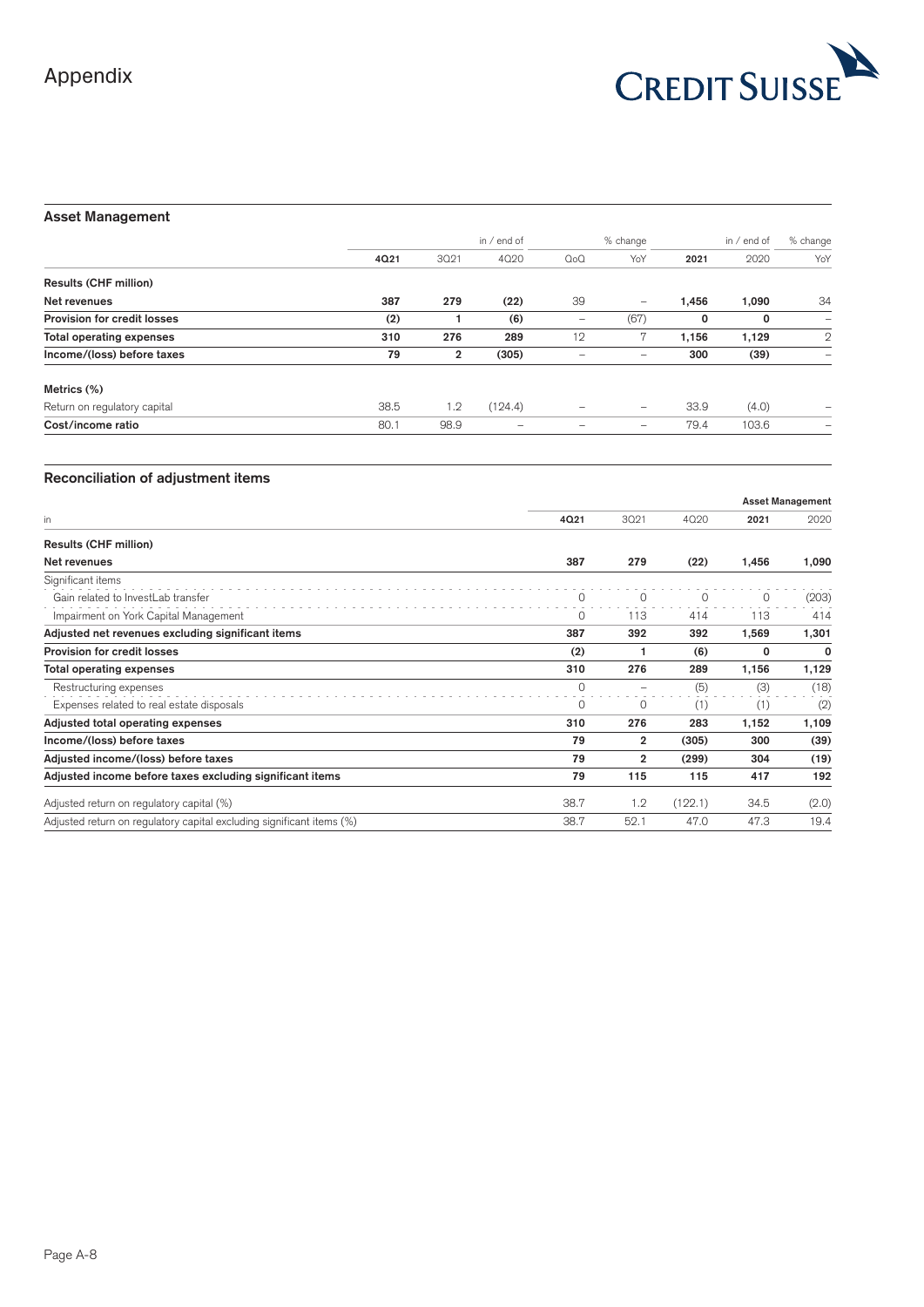

# **Wealth Management-related – Reconciliation of adjustment items**

|                                                                  |          | Wealth Management-related |          |          |             |
|------------------------------------------------------------------|----------|---------------------------|----------|----------|-------------|
| in                                                               | 4021     | 3021                      | 4020     | 2021     | 2020        |
| <b>Results (CHF million)</b>                                     |          |                           |          |          |             |
| Net revenues                                                     | 3.200    | 3.270                     | 3.129    | 13,961   | 13,607      |
| Real estate (gains)/losses                                       | (224)    | (4)                       | (15)     | (232)    | (15)        |
| (Gains)/losses on business sales                                 | (17)     | 41                        | $\Omega$ | 24       | $\Omega$    |
| Major litigation recovery                                        | $\Omega$ | $\Omega$                  | $\Omega$ | (49)     | $\Omega$    |
| Valuation adjustment related to a major litigation               | $\Omega$ | $\Omega$                  | $\circ$  | $\Omega$ | 0           |
| Adiusted net revenues                                            | 2,959    | 3,307                     | 3.114    | 13.704   | 13,592      |
| Significant items                                                |          |                           |          |          |             |
| Gain related to InvestLab transfer                               | $\Omega$ | $\Omega$                  | $\Omega$ | $\Omega$ | (268)       |
| Gain on equity investment in Allfunds Group                      | (31)     | (130)                     | (127)    | (622)    | (127)       |
| (Gain)/loss on equity investment in SIX Group AG                 | 70       | 0                         | (158)    | 70       | (158)       |
| Gain on equity investment in Pfandbriefbank                      | $\Omega$ | $\Omega$                  | $\Omega$ | $\Omega$ | (134)       |
| Impairment on York Capital Management                            | $\Omega$ | 113                       | 414      | 113      | 414         |
| Adiusted net revenues<br>excluding significant items             | 2.998    | 3,290                     | 3,243    | 13,265   | 13,319      |
| Provision for credit losses                                      | (19)     | 24                        | 97       | 19       | 616         |
| <b>Total operating expenses</b>                                  | 2,397    | 2,200                     | 2,320    | 8,943    | 9,007       |
| Goodwill impairment                                              | (103)    | 0                         | $\circ$  | (103)    | $\mathbf 0$ |
| Restructuring expenses                                           | (7)      | $\Omega$                  | (31)     | (33)     | (103)       |
| Major litigation provisions                                      | (3)      | $\Omega$                  | (45)     | 8        | (34)        |
| Expenses related to real estate disposals                        | (2)      | $\Omega$                  | (7)      | (12)     | (10)        |
| Adjusted total operating expenses                                | 2,282    | 2,200                     | 2,237    | 8,803    | 8,860       |
| Significant items                                                |          |                           |          |          |             |
| Expenses related to equity investment in Allfunds Group          | $\Omega$ | (1)                       | 0        | (20)     | $\Omega$    |
| Adjusted total operating expenses<br>excluding significant items | 2,282    | 2,199                     | 2,237    | 8,783    | 8,860       |
| Income before taxes                                              | 822      | 1,046                     | 712      | 4,999    | 3,984       |
| Adiusted income before taxes                                     | 696      | 1.083                     | 780      | 4.882    | 4,116       |
| Adiusted income before taxes<br>excluding significant items      | 735      | 1,067                     | 909      | 4,463    | 3,843       |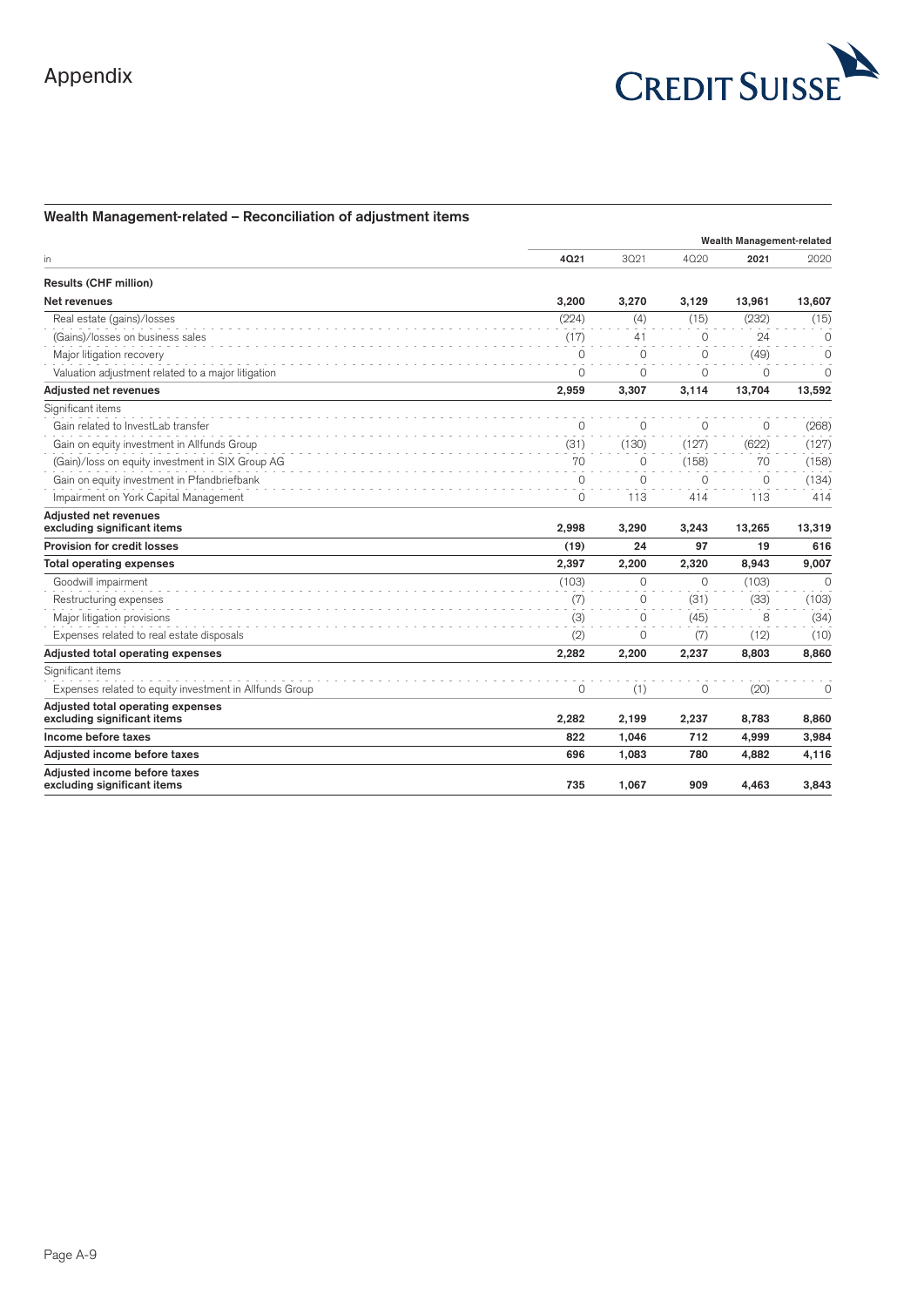

# **Investment Bank**

|                                    |          |       | in / end of |                          | % change                 |         | in / end of | % change                 |
|------------------------------------|----------|-------|-------------|--------------------------|--------------------------|---------|-------------|--------------------------|
|                                    | 4021     | 3021  | 4020        | $Q_0Q$                   | YoY                      | 2021    | 2020        | YoY                      |
| <b>Results (CHF million)</b>       |          |       |             |                          |                          |         |             |                          |
| Net revenues                       | 1,469    | 2,266 | 2,109       | (35)                     | (30)                     | 8,888   | 9,098       | (2)                      |
| Provision for credit losses        | (1)      | (170) | 38          | (99)                     |                          | 4,193   | 471         |                          |
| <b>Total operating expenses</b>    | 3,400    | 1,666 | 1,781       | 104                      | 91                       | 8,398   | 6,972       | 20                       |
| Income/(loss) before taxes         | (1,930)  | 770   | 290         | $\qquad \qquad -$        | $\qquad \qquad -$        | (3,703) | 1,655       | $\overline{\phantom{0}}$ |
| Metrics (%)                        |          |       |             |                          |                          |         |             |                          |
| Return on regulatory capital       | (53.1)   | 20.4  | 6.9         | $\overline{\phantom{0}}$ | $\overline{\phantom{0}}$ | (22.9)  | 9.6         |                          |
| Cost/income ratio                  | 231.4    | 73.5  | 84.4        | $\qquad \qquad -$        | $\qquad \qquad -$        | 94.5    | 76.6        |                          |
| Results (USD million)              |          |       |             |                          |                          |         |             |                          |
| Net revenues                       | 1,605    | 2,465 | 2,337       | (35)                     | (31)                     | 9,719   | 9,718       | 0                        |
| <b>Provision for credit losses</b> | (1)      | (182) | 42          | (99)                     | $\overline{\phantom{0}}$ | 4,451   | 489         |                          |
| <b>Total operating expenses</b>    | 3,716    | 1,815 | 1,977       | 105                      | 88                       | 9,192   | 7,469       | 23                       |
| Income/(loss) before taxes         | (2, 110) | 832   | 318         | $\qquad \qquad -$        | $\qquad \qquad -$        | (3,924) | 1,760       | -                        |
| Net revenue detail                 |          |       |             |                          |                          |         |             |                          |
| in                                 |          |       |             | 4021                     | 3021                     | 4020    | 2021        | 2020                     |
| Net revenue detail (USD million)   |          |       |             |                          |                          |         |             |                          |
| Fixed income sales and trading     |          |       |             | 491                      | 801                      | 788     | 3,751       | 4,266                    |
| Equity sales and trading           |          |       |             | 412                      | 557                      | 555     | 1,929       | 2,571                    |
| Capital markets                    |          |       |             | 436                      | 807                      | 843     | 3,306       | 2,539                    |
| Advisory and other fees            |          |       |             | 300                      | 330                      | 199     | 967         | 645                      |
| Other revenues                     |          |       |             | (34)                     | (30)                     | (48)    | (234)       | (303)                    |
| Net revenues                       |          |       |             | 1,605                    | 2,465                    | 2,337   | 9,719       | 9,718                    |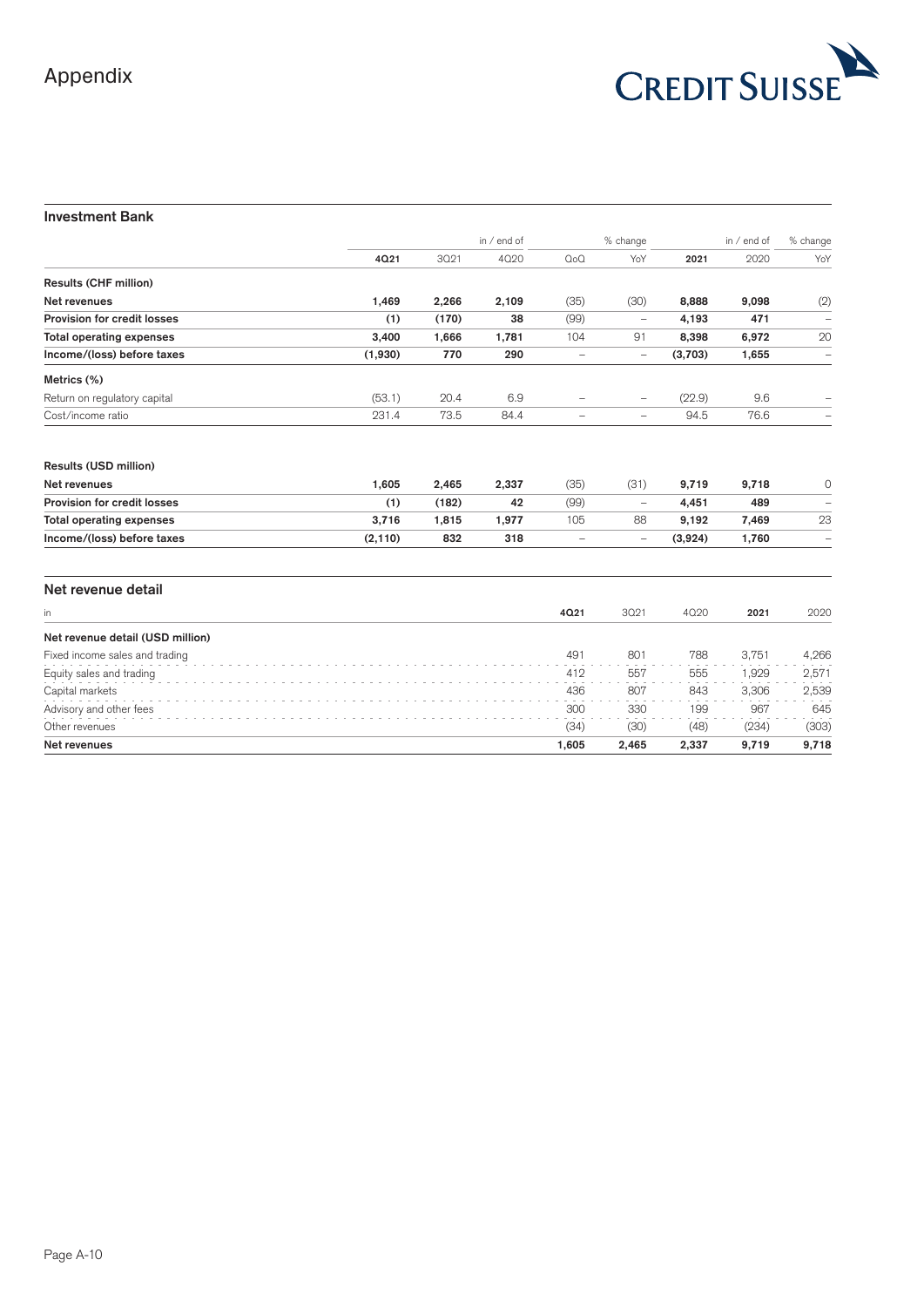

# **Reconciliation of adjustment items**

| 3021<br>2.266<br>(23)<br>2,243<br>(170)<br>188 | 4020<br>2,109<br>$\Omega$<br>2,109<br>38 | 2021<br>8.888<br>470<br>9,358<br>4,193 | 2020<br>9,098<br>$\Omega$<br>9,098 |
|------------------------------------------------|------------------------------------------|----------------------------------------|------------------------------------|
|                                                |                                          |                                        |                                    |
|                                                |                                          |                                        |                                    |
|                                                |                                          |                                        |                                    |
|                                                |                                          |                                        |                                    |
|                                                |                                          |                                        |                                    |
|                                                |                                          |                                        | 471                                |
|                                                |                                          | (4,307)                                | $\Omega$                           |
|                                                | 38                                       | (114)                                  | 471                                |
| 1.666                                          | 1,781                                    | 8.398                                  | 6,972                              |
| $\Omega$                                       | 0                                        | (1,520)                                | $\Omega$                           |
| -                                              | (14)                                     | (71)                                   | (47)                               |
| $\Omega$                                       | $\Omega$                                 | (149)                                  | (24)                               |
| (3)                                            | (21)                                     | (44)                                   | (41)                               |
| 1,663                                          | 1,746                                    | 6,614                                  | 6,860                              |
| 24                                             | $\Omega$                                 | (26)                                   | $\Omega$                           |
| 1,687                                          | 1,746                                    | 6,588                                  | 6,860                              |
| 770                                            | 290                                      | (3,703)                                | 1,655                              |
| 773                                            | 325                                      | (1,919)                                | 1,767                              |
| 538                                            | 325                                      | 2,884                                  | 1,767                              |
| 20.4                                           | 7.8                                      | (11.5)                                 | 10.3                               |
| 14.3                                           | 7.8                                      | 18.3                                   | 10.3                               |
|                                                | 18                                       | $\Omega$                               |                                    |

|                                                              |          |                          |          |         | <b>Investment Bank</b> |  |
|--------------------------------------------------------------|----------|--------------------------|----------|---------|------------------------|--|
| in                                                           | 4021     | 3021                     | 4020     | 2021    | 2020                   |  |
| <b>Results (USD million)</b>                                 |          |                          |          |         |                        |  |
| Net revenues                                                 | 1.605    | 2,465                    | 2,337    | 9.719   | 9,718                  |  |
| Archegos                                                     | $\Omega$ | (24)                     | $\Omega$ | 518     | $\Omega$               |  |
| Adjusted net revenues excluding Archegos                     | 1,604    | 2,441                    | 2,337    | 10,236  | 9,718                  |  |
| Provision for credit losses                                  | (1)      | (182)                    | 42       | 4,451   | 489                    |  |
| Archegos                                                     | 5        | 202                      | $\circ$  | (4,577) | 0                      |  |
| Provision for credit losses excluding Archegos               | 4        | 20                       | 42       | (126)   | 489                    |  |
| <b>Total operating expenses</b>                              | 3,716    | 1,815                    | 1,977    | 9,192   | 7,469                  |  |
| Restructuring expenses                                       | (27)     | $\overline{\phantom{m}}$ | (16)     | (78)    | (52)                   |  |
| Major litigation provisions                                  | (163)    | 0                        | 0        | (163)   | (25)                   |  |
| Expenses related to real estate disposals                    | (10)     | (2)                      | (23)     | (47)    | (45)                   |  |
| Adjusted total operating expenses                            | 1.854    | 1,813                    | 1,938    | 7,242   | 7,347                  |  |
| Archegos                                                     | (21)     | 26                       | $\Omega$ | (29)    | $\Omega$               |  |
| Adjusted total operating expenses excluding Archegos         | 1.833    | 1,839                    | 1,938    | 7,213   | 7,347                  |  |
| Income/(loss) before taxes                                   | (2, 110) | 832                      | 318      | (3,924) | 1,760                  |  |
| Adjusted income/(loss) before taxes                          | (249)    | 834                      | 357      | (1,975) | 1,882                  |  |
| Adjusted income/(loss) before taxes excluding Archegos       | (233)    | 582                      | 357      | 3,149   | 1,882                  |  |
| Adjusted return on regulatory capital (%)                    | (6.3)    | 20.4                     | 7.8      | (11.5)  | 10.3                   |  |
| Adjusted return on regulatory capital excluding Archegos (%) | (5.9)    | 14.3                     | 7.8      | 18.3    | 10.3                   |  |
|                                                              |          |                          |          |         |                        |  |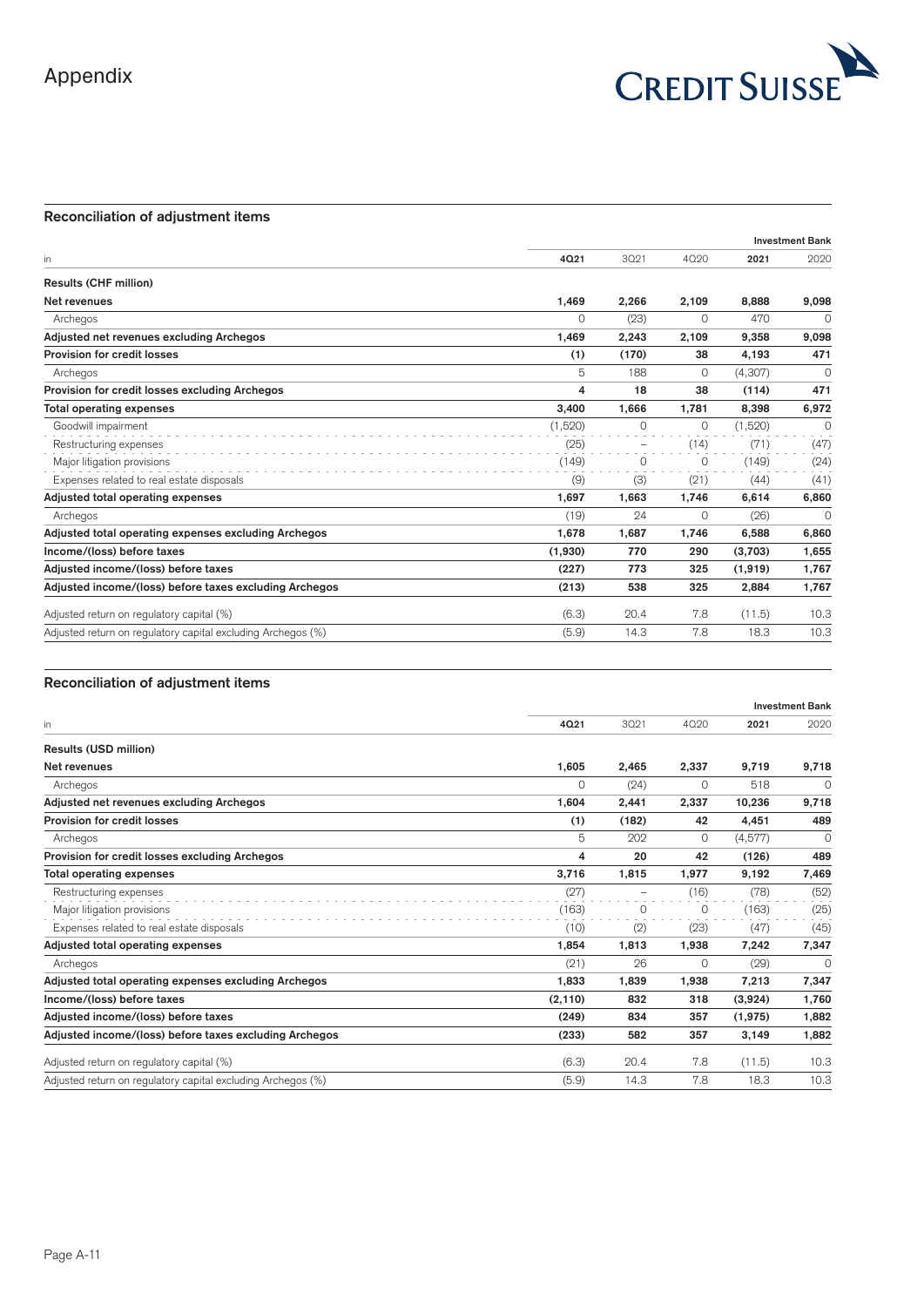

| Global investment banking revenues               |       |       |       |        |        |
|--------------------------------------------------|-------|-------|-------|--------|--------|
| in.                                              | 4021  | 3021  | 4020  | 2021   | 2020   |
| Global investment banking revenues (USD million) |       |       |       |        |        |
| Fixed income sales and trading                   | 490   | 803   | 788   | 3.752  | 4,266  |
| Equity sales and trading                         | 408   | 536   | 555   | 2.446  | 2,571  |
| Capital markets                                  | 497   | 892   | 950   | 3.649  | 2.917  |
| Advisory and other fees                          | 334   | 380   | 227   | 1.135  | 793    |
| Other revenues                                   | (29)  | (35)  | (48)  | (234)  | (303)  |
| Global investment banking revenues               | 1.700 | 2.576 | 2.472 | 10,748 | 10,244 |